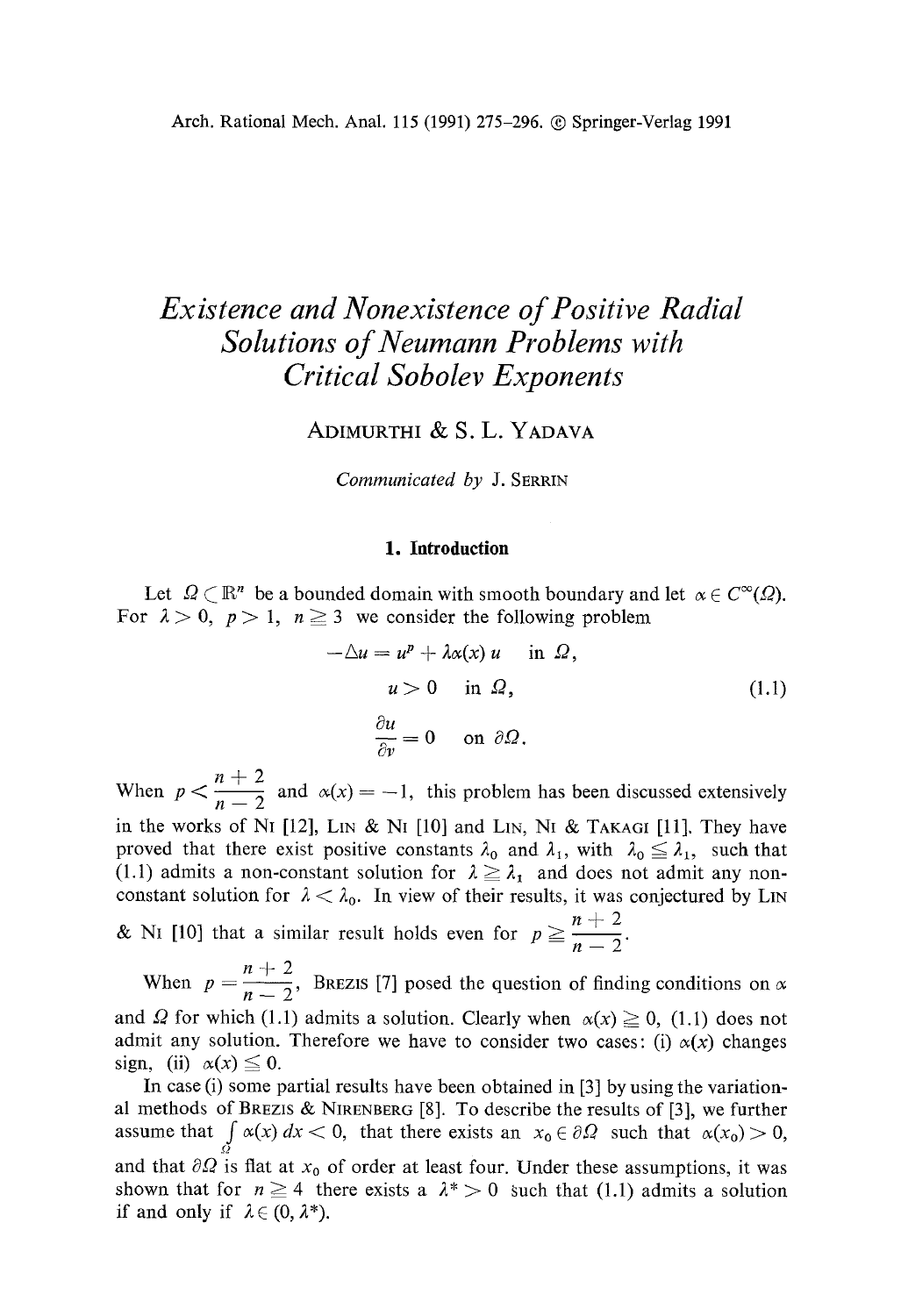In case (ii) the standard variational arguments do not seem to work. On the other hand, in this situation it is easy to construct an example (see Remark 2 at the end of Section 4) such that for any  $\Omega$  we can find a negative function  $\alpha(x)$ for which (1,1) admits a solution. In view of this and the results of L<sub>N</sub>, N<sub>I</sub> & T<sub>A</sub>-KAGI [11], we shall consider the very restricted case of problem (1.1) when  $\lambda \alpha(x) \equiv$  $-1$ ,  $\Omega$  is a ball and the solution is radial.

Let  $B(R)$  denote the ball of radius R with center at the origin and let  $\mu_1(R)$ be the first non-zero eigenvalue of the radial problem

$$
-\Delta \varphi = \mu \varphi \quad \text{in } B(R),
$$
  
\n
$$
\frac{\partial \varphi}{\partial v} = 0 \quad \text{on } \partial B(R).
$$
 (1.2)

We consider the problem

$$
-\Delta u = u^{(n+2)/(n-2)} - u \quad \text{in } B(R),
$$
  
\n
$$
u > 0, \quad u \text{ is radial in } B(R),
$$
  
\n
$$
\frac{\partial u}{\partial v} = 0 \quad \text{on } \partial B(R)
$$
 (1.3)

and prove the following

**Theorem.** Let  $p = (n + 2)/(n - 2)$ . The following conclusions hold:

(a) If  $n \geq 3$  and  $p-1 > \mu_1(R)$ , then (1.3) admits a solution which is radially *increasing.* 

(b) If  $n \in \{4, 5, 6\}$  and  $p-1 < \mu_1(R)$ , then (1.3) admits a solution which is *radially decreasing.* 

(c) If  $n = 3$ , then there exists an  $R^* > 0$  such that for  $0 < R < R^*$ , (1.3) *does not admit any nonconstant solution.* 

Here we remark that part (a) of the theorem has been proved by  $Ni$  [12] and LIN & N<sub>I</sub> [10], and that part (b) gives a counter-example to a part of the conjecture of LIN & NI [10].

Since we are looking for radial solutions, (1.3) reduces to studying the first turning point  $R_1(\gamma)$  of  $v(r, \gamma)$ , where v satisfies

$$
-v'' - \frac{n-1}{r}v' = v^{\frac{n+2}{n-2}} - v,
$$
  

$$
v'(0) = 0, \quad v(0) = \gamma > 0
$$
 (1.4)

and  $R_1(y)$  is defined by

$$
R_1(\gamma) = \sup \{r; \, v'(s, \gamma) \neq 0 \quad \forall \, s \in (0, r) \}.
$$
 (1.5)

Because of the continuity of  $\gamma \rightarrow R_1(\gamma)$ , we shall be able to deduce the theorem from knowledge of the behavior of  $R_1(\gamma)$  as  $\gamma \to 0$ , 1 and  $\infty$ . Information about the behavior of  $R_1(y)$  as  $\gamma \to 0$ , 1 is available in the literature. Therefore the main difficulty lies in understanding its behavior at  $\infty$ . We illustrate this for  $n = 6$ .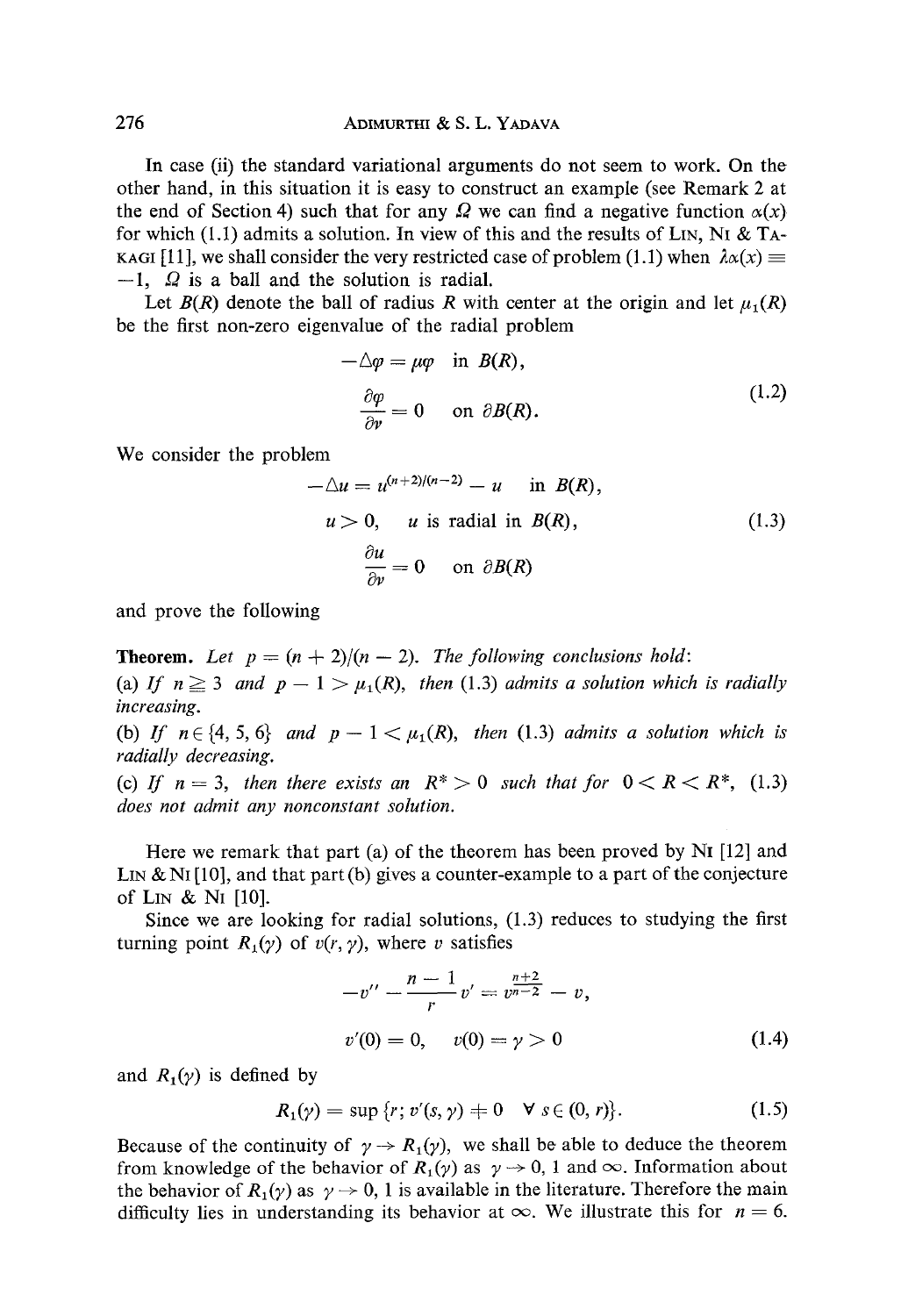Let 
$$
n = 6
$$
,  $\gamma > 1$ ,  $\eta = v(R_1(\gamma), \gamma)$  and  $w = v - \eta$ . Then w satisfies  
\n
$$
-\Delta w = w^2 + (2\eta - 1) w + \eta(\eta - 1) \quad \text{in } B(R_1(\gamma)),
$$
\n
$$
w > 0 \quad \text{in } B(R_1(\gamma)),
$$
\n
$$
w = \frac{\partial w}{\partial v} = 0, \quad \text{on } \partial B(R_1(\gamma)).
$$

Hence by Pohožaev's identity we have

$$
2(2\eta - 1) \int_{B(R_1(y))} w^2 dx + 8\eta(\eta - 1) \int_{B(R_1(y))} w dx = 0.
$$

This implies that  $\eta > 1/2$  and hence  $v(r, \gamma) > 1/2$  for all  $r \in (0, R_1(\gamma))$ . Now the asymptotic analysis of ATKINSON & PELETIER  $[5]$  suggests that we can find positive constants  $\delta$ ,  $C_1$ ,  $C_2$ ,  $C_3$  and  $\gamma_0$  such that, for  $\gamma > \gamma_0$  and  $R(\gamma) = C_1 \gamma^{-1/6}$ ,

$$
R(\gamma) < R_1(\gamma), \tag{1.6}
$$

$$
1 - v(R(\gamma), \gamma) \geq \delta, \tag{1.7}
$$

$$
C_1/\gamma^{1/6} \leq |v'(R(\gamma), \gamma)| \leq C_2/\gamma^{1/6}.
$$
 (1.8)

Integrating (1.4) from  $R(y)$  to  $R_1(y)$  and using (1.6)-(1.8), we obtain for  $C =$  $C_1^5C_2$  that

$$
C/\gamma \geq -R(\gamma)^5 v'(R(\gamma), \gamma) = \int\limits_{R(\gamma)}^{R_1(\gamma)} r^5 v(1-v) \, dr \geq \delta/12(R_1(\gamma)^6 - C_1/\gamma).
$$

Hence

$$
R_1(\gamma)^6 \leq \left(\frac{12C}{\delta} + C_1\right)/\gamma \to 0 \quad \text{as } \gamma \to \infty.
$$
 (1.9)

When  $n \leq 5$  it may not be true that  $v(R_1(\gamma), \gamma)$  is bounded away from zero as  $\gamma \rightarrow \infty$ , whereas estimates similar to (1.6)-(1.8) still hold. Therefore in this case we have to adopt a different procedure to study  $R_1(\gamma)$  as  $\gamma \to \infty$ .

The paper is divided into two parts. In the first part (Section 3), we study the behavior of  $R_1(y)$  as  $y \to 0$ , 1. In the second part (Section 4), following the techniques developed in ATKINSON & PELETIER  $[5]$ , we obtain estimates similar to (1.6)-(1.8). Using these (see Section 2) we obtain the proof of the theorem.

In a forthcoming paper we shall study problem (1.3) when  $-\Delta$  is replaced by the *p*-Laplacian for  $p \leq n$ .

While revising this paper, we learned of a recent result of BUDD, KNAAP  $\&$ PELETIER [9], which discusses the question of existence and non-existence of solutions of (1.3) when  $u^{(n+2)/(n-2)} - u$  is replaced by  $u^{(n+2)/(n-2)} - u^q$  for  $1 <$  $q < 4/(n - 2)$ . This problem, for  $q = 4/(n - 2)$ , has also been treated by ADIMURTHI, KNAAP & YADAVA [4].

Recently, ADIMURTHI & MANCINI [1] have tackeled this problem in an arbitrary domain using variational techniques. We learned from Prof. J. SERRIN that X. J. WANG [13] has also found related results.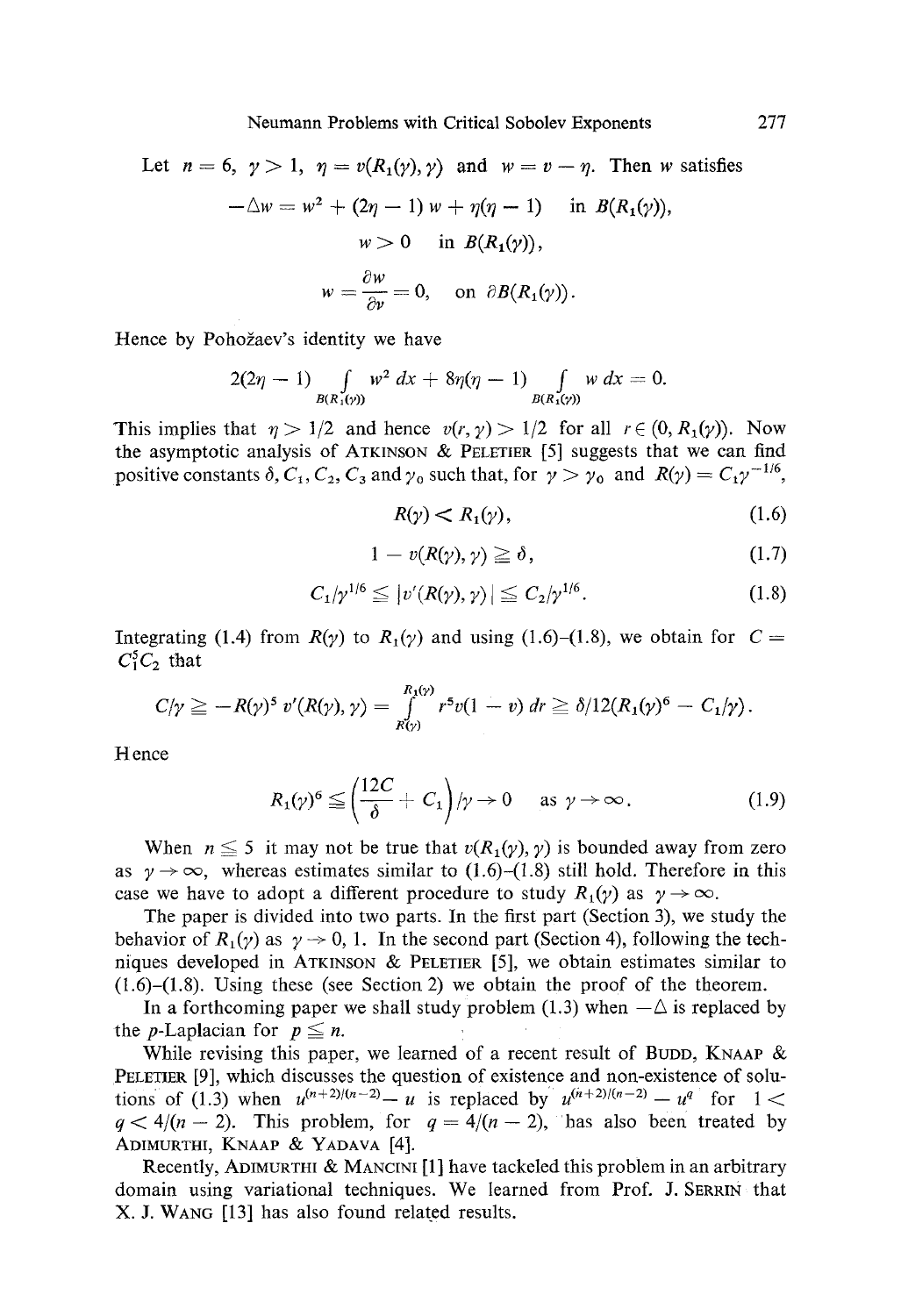### 278 ADIMURTHI & S. L. YADAVA

#### **2. Proof of the Theorem**

In order to prove the theorem, we make use of the standard substitutions,

$$
t=\left(\frac{n-2}{r}\right)^{n-2}, \quad k=\frac{2(n-1)}{n-2}, \quad p=\frac{n+2}{n-2}=2k-3, \quad y(t,\gamma)=v(r,\gamma),
$$

introduced in [5]. Then from (1.4),  $\gamma$  satisfies the Emden-Fowler equation

$$
-y'' = t^{-k}(y^{p} - y),
$$
  
y( $\infty$ ) =  $\gamma > 0$ , y'( $\infty$ ) = 0. (2.1)

Let  $S_1(y)$  be the first turning point of  $y(t, y)$ , defined by

$$
S_1(\gamma) = \inf \{ t; \, \gamma'(s, \gamma) \neq 0 \quad \forall \, s \in (t, \infty) \}. \tag{2.2}
$$

Let  $\varphi$  be the solution of

$$
-\varphi'' = t^{-k} \varphi \quad \text{in } (0, \infty),
$$
  

$$
\varphi(\infty) = 1, \quad \varphi'(\infty) = 0
$$
 (2.3)

and let  $\tau_0$  and  $\tau_1$  respectively be the first zero and first turning point of  $\varphi$ , i.e.,

$$
\tau_0 = \inf \{ t; \varphi(s) > 0 \quad \text{for } s > t \},\
$$
  
\n
$$
\tau_1 = \inf \{ t; \varphi'(s) > 0 \quad \text{for } s > t \}.
$$
\n(2.4)

Then we have

**Lemma A.** *Let*  $\gamma \neq 0, 1$ *. Then* (i)  $S_1(\gamma)$  exists and  $y(S_1(\gamma), \gamma) > 0$ . (ii) *If*  $\gamma \in (0, 1)$ , *then y is decreasing*, *with* 

$$
\lim_{\gamma \to 0} S_1(\gamma) = 0, \tag{2.5}
$$

$$
\lim_{\gamma \to 1} S_1(\gamma) = (p-1)^{1/(k-2)} \tau_1.
$$
 (2.6)

(iii) *If*  $\gamma > 1$ *, then y is increasing, with* 

$$
\lim_{\gamma \to 1} S_1(\gamma) = (p-1)^{1/(k-2)} \tau_1. \tag{2.7}
$$

This result is contained in the works of NI [12] and LIN  $\&$  NI [10]. For the sake of completeness, we present the proof in Section 3.

Lemma B. Let  $\gamma \in (1, \infty)$ . Then (i) For  $t \geq S_1(\gamma)$ ,  $y(t, \gamma) \ge Z_1(t, \gamma),$  (2.8)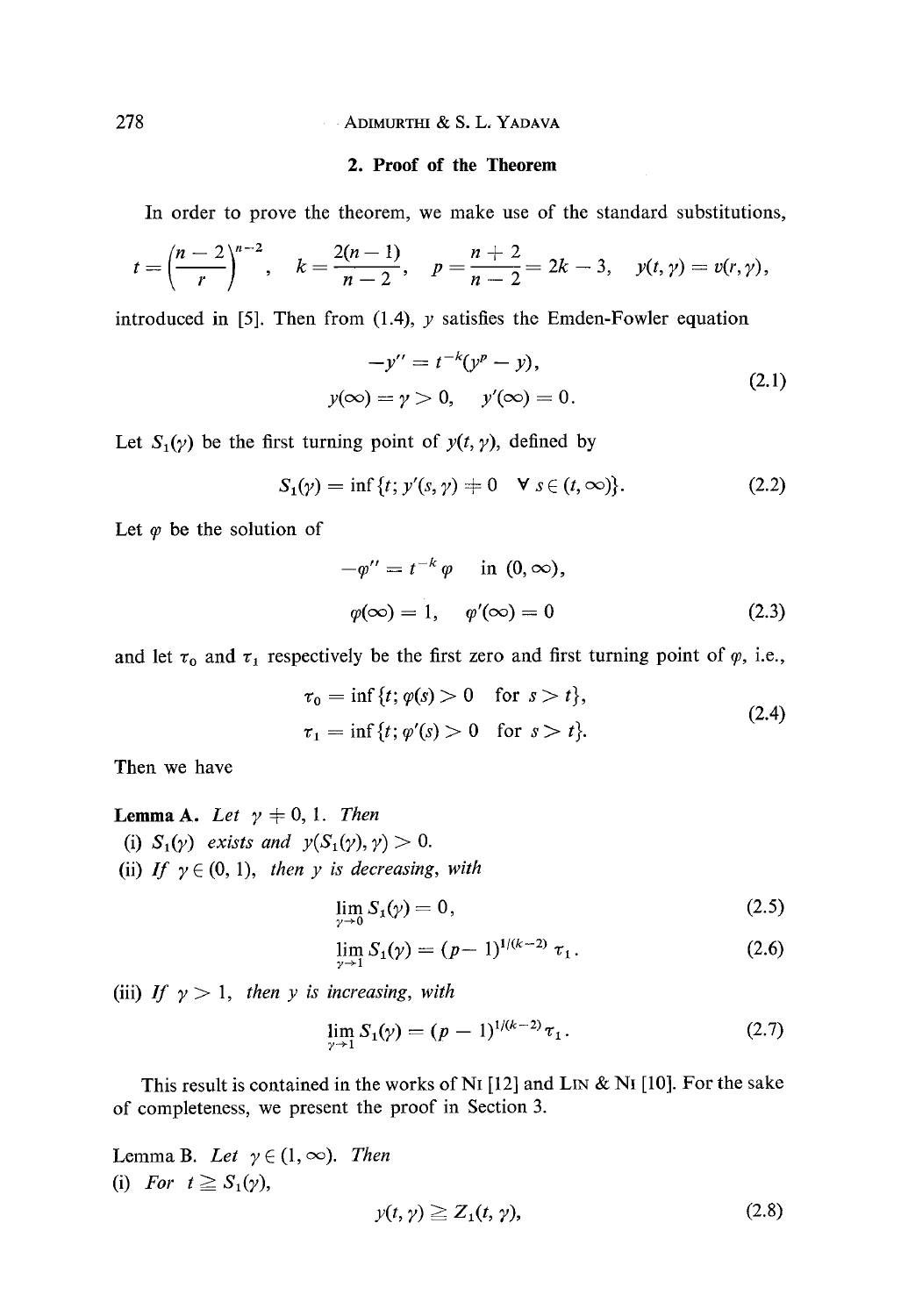*where* 

$$
Z_1(t,\gamma)=\frac{\gamma t}{\{t^{k-2}+(\gamma^{p-1}-1)/(k-1)\}^{1/(k-2)}}.
$$

**(ii)**  *that, for all*  $\gamma \geq \gamma_0$  *and*  $S(\gamma) = C_1 \gamma^{1/(n-1)}$ , *If*  $3 \le n \le 6$ , there exist positive constants  $\delta$ ,  $C_1$ ,  $C_2$ ,  $C_3$ ,  $C_4$  and  $\gamma_0$  such

$$
S_1(\gamma) < S(\gamma),\tag{2.9}
$$

$$
1 - y(S(\gamma), \gamma) \ge \delta, \tag{2.10}
$$

$$
C_3/\gamma \leqq y'(S(\gamma), \gamma) \leqq C_2/\gamma, \qquad (2.11)
$$

$$
\lim_{\gamma \to \infty} S_1(\gamma) \geq C_4. \tag{2.12}
$$

Assuming the validity of Lemmas A and B, we first complete the proof of the theorem. Since Lemma A gives the behavior of  $S_1(y)$  as  $\gamma \rightarrow 0, 1$ , to prove the theorem we must study its behavior at  $\infty$ . For this we need three further lemmas.

**Lemma 2.1.** *Let*  $Z_1$  *be as defined in* (2.8). *Then* 

$$
-Z_1'' = \left(\frac{\gamma^p - \gamma}{\gamma^p}\right) t^{-k} Z_1^p \text{ in } (0, \infty), \tag{2.13}
$$

$$
\lim_{t \to \infty} Z_1 = \gamma, \tag{2.14}
$$

$$
\gamma - Z_1(t, \gamma) + tZ'_1(t, \gamma) = \left(\frac{\gamma^p - \gamma}{\gamma^p}\right) \int\limits_t^\infty Z_1^p s^{-k+1} ds, \qquad (2.15)
$$

$$
tZ'_1(t,\gamma)-Z_1(t,\gamma)=\frac{-\gamma t^{k-1}}{\{\overline{t^{k-2}+(\gamma^{p-1}-1)/(k-1)}\}^{(k-1)/(k-2)}}.
$$
 (2.16)

This lemma follows easily from the definition of  $Z_1$ .

**Lemma 2.2.** *If*  $n=3$  ( $k=4$ ), *then* 

$$
\overline{\lim_{\gamma\to\infty}}\,S_1(\gamma)<\infty\,.
$$

**Proof.** Let  $\beta(t) = t \cosh \frac{1}{t}$ . It is easy to verify that  $\beta$  satisfies

$$
\beta'' = t^{-4} \beta \quad \text{in } (0, \infty), \tag{2.17}
$$

$$
\lim_{t \to 0} \beta(t) = \infty, \quad \beta(t) = t + C(t), \tag{2.18}
$$

where  $C(t) \ge 0$ . Let  $T_0$  be such that  $\beta'(T_0) = 0$ . Then the lemma follows if we can show that

$$
\overline{\lim}_{\gamma \to \infty} S_1(\gamma) \leq T_0. \tag{2.19}
$$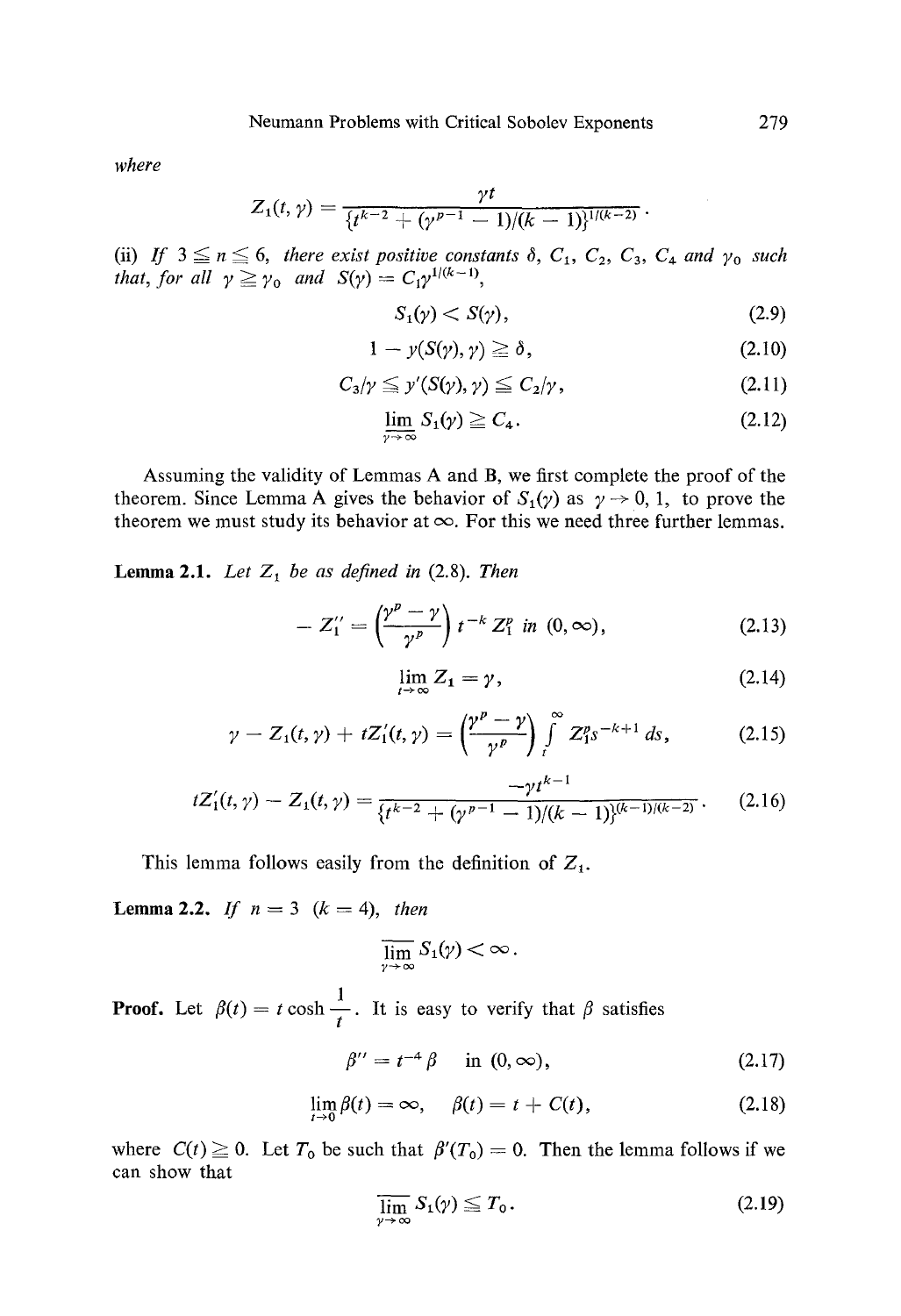Let  $W = (y\beta' - \beta y')$ . Then  $W(\infty) = y$  and  $W'(t) = t^{-4} y^5 \beta$ . Integrating W' from  $S_1(y)$  to  $\infty$  and using (2.8), (2.18), (2.15) and (2.16), we obtain

$$
y(S_1(y), \gamma) \beta'(S_1(y)) = \gamma - \int_{S_1(y)}^{\infty} t^{-4} y^5 \beta dt
$$
  
\n
$$
\leq \gamma - \int_{S_1(y)}^{\infty} t^{-3} Z_1 dt \leq \gamma - \frac{\gamma^5}{(\gamma^5 - \gamma)} [\gamma - Z_1 + S_1(\gamma) Z_1']
$$
  
\n
$$
= -\frac{\gamma^2}{\gamma^5 - \gamma} + \left(\frac{\gamma^5}{(\gamma^5 - \gamma)}\right) \frac{\gamma S_1(\gamma)^3}{\{S_1(\gamma)^2 + \frac{1}{3}(\gamma^4 - 1)\}^{3/2}}.
$$
 (2.20)

From (2.9) it follows that  $S_1(y) = 0(y^{1/3})$  as  $y \to \infty$ ; hence we have

$$
\left(\frac{\gamma^5}{(\gamma^5-\gamma)}\right)\frac{\gamma S_1(\gamma)^3}{\{S_1(\gamma)^2+\frac{1}{3}(\gamma^4-1)\}^{3/2}}=O\left(\frac{1}{\gamma^4}\right)
$$

as  $\gamma \to \infty$ . This together with (2.20) and (i) of Lemma A implies that  $\beta'(S_1(\gamma)) < 0$ for y large, and so  $S_1(y) \leq T_0$ . This proves (2.19) and hence the lemma.

**Lemma 2.3.** *If*  $n \in \{4, 5, 6\}$ , *then* 

$$
\lim_{\gamma \to \infty} S_1(\gamma) = \infty. \tag{2.21}
$$

 $\bar{r}$ 

**Proof.** Suppose (2.21) is not true. Then for a sequence of values  $\gamma \rightarrow \infty$ , we have

$$
\lim_{\gamma \to \infty} S_1(\gamma) < \infty. \tag{2.22}
$$

For the sequel we use  $C, C_1, C_2$ , etc., to denote positive constants independent of  $\gamma$ . Now from (2.8), (2.9) we have for  $t \in (S_1(\gamma), S(\gamma))$ ,

$$
y(t, \gamma) \geq Z_1(t, \gamma) \geq C \frac{t}{\gamma}.
$$
 (2.23)

Let

 $\{x\in \mathbb{R}\}$ 

 $\mathcal{A}^{\mathcal{A}}$ 

$$
H(t) = \frac{1}{2} t y'^2 - \frac{1}{2} y y' + t^{1-k} \left( \frac{y^{p+1}}{p+1} - \frac{y^2}{2} \right).
$$

Then  $H(\infty) = 0$  and  $H'(t) = \frac{p}{2} t^{-k} y^2$ . Hence  $H(t) \leq 0$ . Now integrating  $H'(t)$  from  $S_1(y)$  to  $S(y)$  and using (2.23), we obtain

$$
-H(S_1(\gamma)) \geq \frac{p-1}{2} \int_{S_1(\gamma)}^{S(\gamma)} y^2 t^{-k} dt
$$
  
 
$$
\geq \frac{C}{\gamma^2} \int_{S_1(\gamma)}^{S(\gamma)} t^{-k+2} dt = C \frac{\varrho(\gamma)}{\gamma^2}, \qquad (2.24)
$$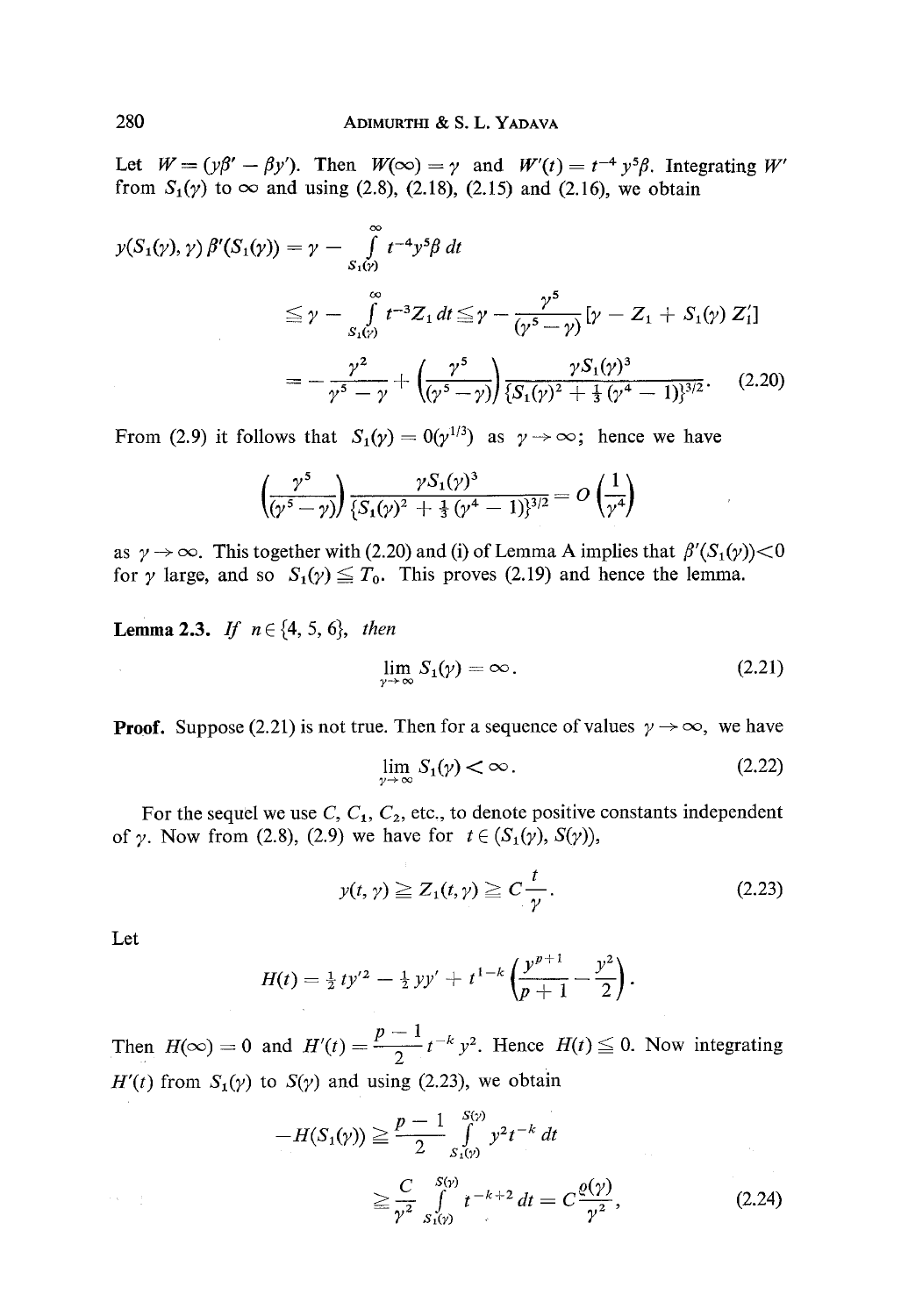where

$$
\varrho(\gamma) = \begin{cases} \log \frac{S(\gamma)}{S_1(\gamma)} & \text{if } k = 3, \\ (S(\gamma)^{3-k} - S_1(\gamma)^{3-k}) & \text{if } k < 3. \end{cases}
$$

From (2.10), (2.11) and (2.22) we have

$$
C_2/\gamma \geq y'(S(\gamma), \gamma) = \int_{S_1(\gamma)}^{S(\gamma)} y(1 - y^{p-1}) t^{-k} dt
$$
  
\n
$$
\geq \frac{\delta}{k-1} y(S_1(\gamma), \gamma) \left( \frac{1}{S_1(\gamma)^{k-1}} - \frac{1}{S(\gamma)^{k-1}} \right)
$$
  
\n
$$
\geq Cy(S_1(\gamma), \gamma).
$$

Hence

$$
-H(S_1(\gamma)) = S_1(\gamma)^{1-k} \ y(S_1(\gamma), \gamma)^2 \left(\frac{1}{2} - \frac{y(S_1(\gamma), \gamma)^{p-1}}{p+1}\right)
$$
  

$$
\leq C_3 \frac{S_1(\gamma)^{1-k}}{\gamma^2}.
$$

This combined with (2.24) gives

$$
S_1(\gamma)^{k-1} \leq C_4(\varrho(\gamma)). \tag{2.25}
$$

Since  $S_1(\gamma)$  is bounded by assumption, it follows that  $\varrho(\gamma) \to \infty$  as  $\gamma \to \infty$ . Therefore from (2.25),  $S_1(\gamma) \to 0$  as  $\gamma \to \infty$ , contradicting (2.12). This proves the lemma.

**Proof of the Theorem.** For  $\gamma \neq 0, 1$ , let  $R_1(\gamma)$  and  $u(r, \gamma)$  be defined by

$$
t = \left(\frac{n-2}{r}\right)^{n-2}, \quad S_1(\gamma) = \left(\frac{n-2}{R_1(\gamma)}\right)^{n-2},
$$

$$
u(r, \gamma) = y(t, \gamma).
$$

Then  $u$  satisfies

$$
-\Delta u = u^{(n+2)/(n-2)} - u \quad \text{in } B(R_1(\gamma)),
$$

$$
u > 0 \quad \text{in } B(R_1(\gamma)),
$$

$$
\frac{\partial u}{\partial \nu} = 0 \quad \text{on } \partial B(R_1(\gamma)).
$$

Define  $R_1 = [(n-2)/\tau_1]^{n-2}$ . It is easy to see that  $\mu_1(R_1(\gamma)) = (R_1/R_1(\gamma))^2$ . Since  $\gamma \rightarrow R_1(\gamma)$  is continuous, (a) follows from (2.5) and (2.6), (b) follows from (2.7) and (2.21), and (c) follows from Lemma 2.2. This proves the theorem.

 $\sim$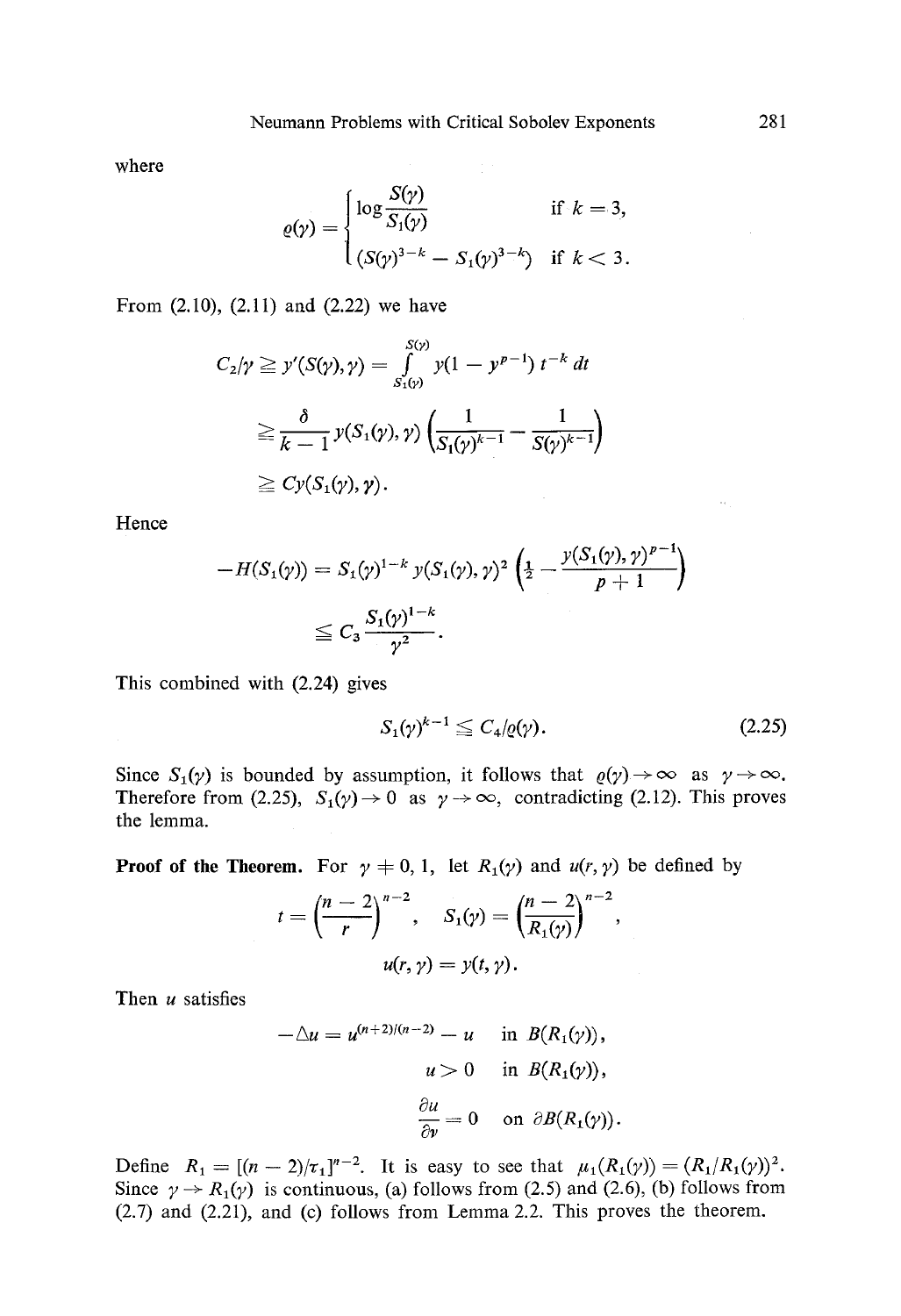## **3. Proof of Lemma A**

Let  $k > 2$  and let  $f: \mathbb{R} \to \mathbb{R}$  be a C<sup>1</sup>-function. For  $\gamma > 0$ , let  $Y(t, \gamma)$  be the solution of

$$
-Y'' = t^{-k} f(Y),
$$
  

$$
Y(\infty) = \gamma, \quad Y'(\infty) = 0.
$$
 (3.1)

Let

$$
F(s) = \int_{0}^{s} f(r) dr,
$$
  
\n
$$
H(t) = \frac{1}{2} tY'^{2} - \frac{1}{2} YY' + t^{1-k} F(Y),
$$
\n(3.2)

$$
H_1(t) = \frac{1}{2} tY'^2 - \frac{1}{2} YY' + \frac{t^{1-k}}{2(k-1)} Yf(Y).
$$
 (3.3)

It is then easy to see that  $Y$  satisfies

$$
\lim_{t \to \infty} H(t) = \lim_{t \to \infty} H_1(t) = 0, \tag{3.4}
$$

$$
\lim_{t \to \infty} Y'(t, \gamma) t^{k-1} = \frac{f(\gamma)}{(k-1)},
$$
\n(3.5)

$$
H'(t) = \frac{1}{2} t^{-k} [Yf(Y) - 2(k-1) F(Y)],
$$
\n(3.6)

$$
H_1'(t) = \frac{Y't^{1-k}}{2(k-1)} \left[ Yf'(Y) - (2k-3)f(Y) \right],\tag{3.7}
$$

$$
(Y'Y^{1-k}t^{k-1})' = -2(k-1) t^{k-2} Y^{-k} H_1(t).
$$
 (3.8)

From now on, we assume that  $f(0) = f(1) = 0$  and  $f'(1) > 0$ . Furthermore, we assume that

$$
(s-1)f(s) > 0
$$
 for  $s > 0$  and  $s \neq 1$ . (3.9)

For  $\gamma>0$ ,  $\gamma\neq 1$ , put

$$
S_0(\gamma, f) = \inf \{ t; \ Y(s, \gamma) \neq 1, \ Y'(s, \gamma) \neq 0 \quad \forall \ s > t \}, \tag{3.10}
$$

$$
S_1(\gamma, f) = \inf \{ t; \ Y(s, \gamma) > 0, \ Y'(s, \gamma) \neq 0 \quad \forall \ s > t \}. \tag{3.11}
$$

We then have the following

**Lemma 3.1.** For  $s \ge 0$ , assume that f satisfies

$$
sf'(s) - (2k - 3) f(s) \ge 0.
$$
\n(3.12)

*Then* 

$$
Y(t,\gamma) \geq \eta_1(t,\gamma) \tag{3.13}
$$

*for*  $\gamma > 1$  *and*  $t \geq S_1(\gamma, f)$ *, where* 

$$
\eta_1(t,\gamma)=\frac{\gamma t}{\left\{t^{k-2}+\frac{f(\gamma)}{(k-1)\gamma}\right\}^{1/(k-2)}}.
$$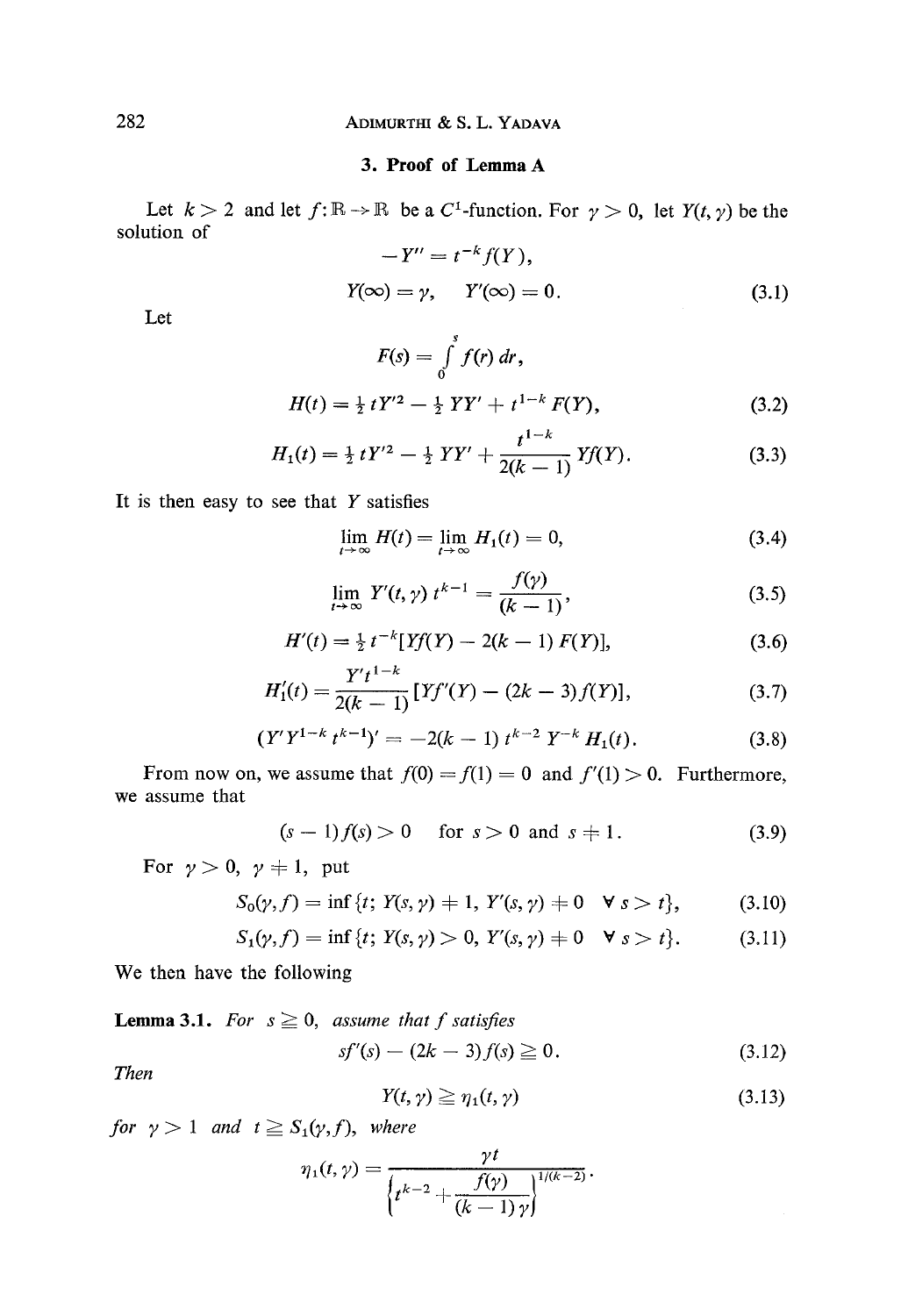**Proof.** Let  $t > S_1(\gamma, f)$ . Since  $\gamma > 1$ , it follows from (3.9) that  $Y'(t, \gamma) > 0$ . Therefore from (3.12) and (3.7),  $H'_{1}(t) \ge 0$ . Hence  $H_{1}$  is increasing and from (3.4),  $H_1(t) \leq 0$ . From (3.8), we have

$$
(Y'Y^{1-k}t^{k-1})'\geq 0.
$$

Integrating this twice from t to  $\infty$  and using (3.5), we obtain

$$
\frac{1}{Y^{k-2}} - \frac{1}{\gamma^{k-2}} \leq \frac{\gamma^{1-k} f(\gamma)}{(k-1) t^{k-2}},
$$

which gives

$$
Y(t,\gamma) \geq \frac{\gamma t}{\left\{t^{k-2} + \frac{f(\gamma)}{(k-1)\gamma}\right\}^{1/(k-2)}}.
$$

This proves the lemma.

**Lemma 3.2.** For  $s \geq 0$ , *assume that f satisfies* 

$$
sf'(s+1) - (2k-3) f(s+1) \leq 0. \tag{3.14}
$$

*Then* 

$$
Y(t,\gamma) \leq 1 + \eta_2(t,\gamma), \qquad (3.15)
$$

*for*  $\gamma > 1$  *and*  $t \geq S_1(\gamma, f)$ , where

$$
\eta_2(t,\gamma) = \frac{(\gamma - 1) t}{\left\{t^{k-2} + \frac{f(\gamma)}{(k-1)(\gamma - 1)}\right\}^{1/(k-2)}}.
$$

**Proof.** Let  $V = Y - 1$ ,  $f_1(s) = f(s + 1)$ . Then V satisfies

$$
-V'' = t^{-k} f_1(V),
$$
  

$$
V(\infty) = \gamma - 1, \quad V'(\infty) = 0.
$$
 (3.16)

Since  $\gamma > 1$ , from (3.9), we get  $Y(t, \gamma) \ge 1$  and  $Y'(t, \gamma) > 0$  for  $t \ge S_0(\gamma, f)$ . Hence  $V(t) \ge 0$  and  $V'(t) > 0$ . Therefore for  $t \ge S_0(\gamma, f)$ , we have from (3.16), (3.7) and (3.14) that  $H'_1(t) \le 0$ . So we deduce that  $H_1(t) \ge 0$  from (3.4) and that

$$
(V'V^{1-k}t^{k-1})'\leq 0
$$

from (3.8). Integrating twice and using (3.5) we obtain for all  $t \geq S_0(\gamma, f)$  that

$$
V(t,\gamma) \leq \frac{(\gamma-1) t}{\left\{t^{k-2} + \frac{f(\gamma)}{(k-1)(\gamma-1)}\right\}^{1/(k-2)}} = \eta_2(t,\gamma),
$$

that is, for  $t \geq S_0(\gamma, f)$ ,

$$
Y(t,\gamma) \leq 1 + \eta_2(t,\gamma). \tag{3.17}
$$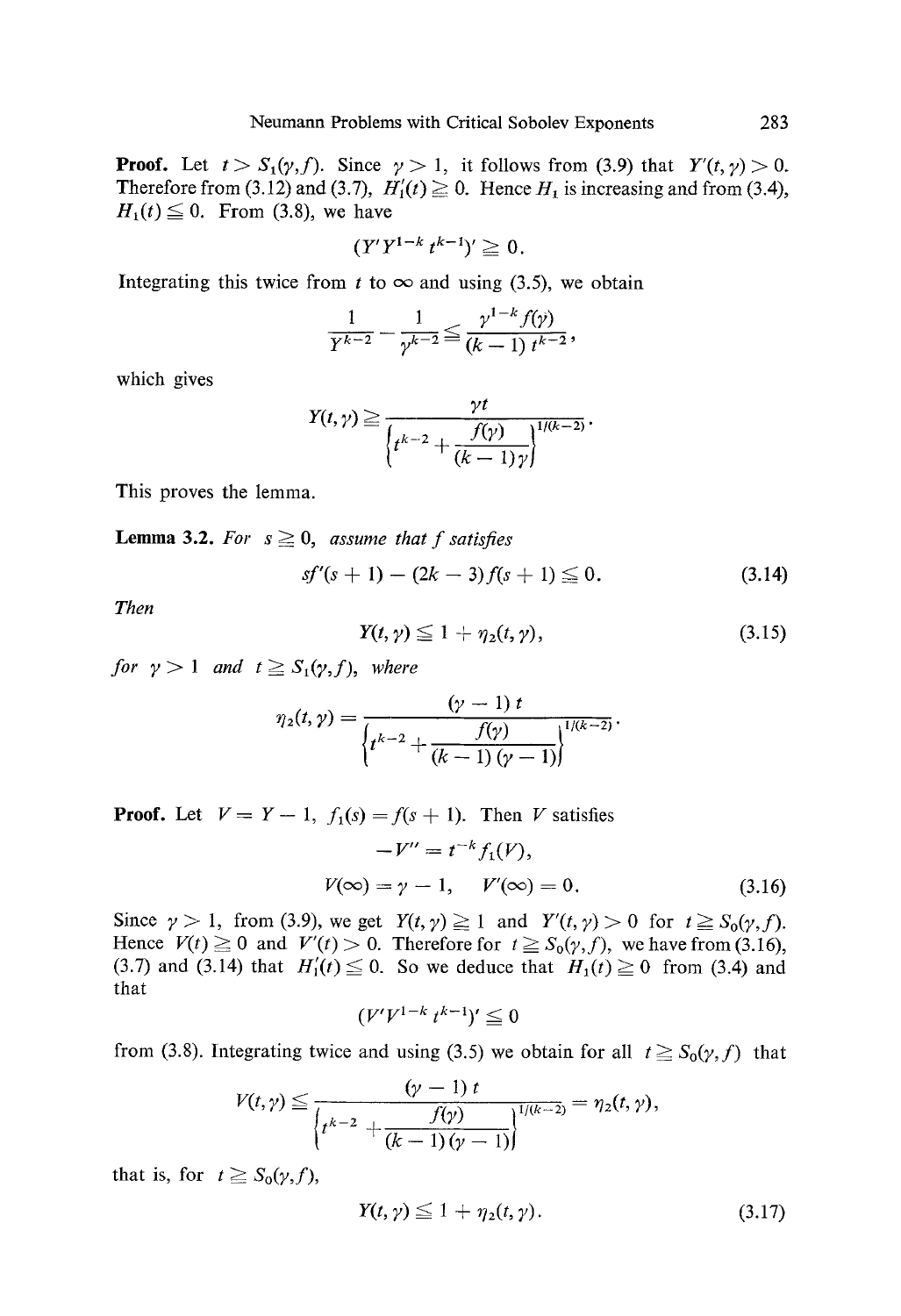Since  $Y(t, \gamma) \leq 1$  for  $t \in [S_1(\gamma, f), S_0(\gamma, f)]$ , inequality (3.17) continues to hold for  $t \ge S_1(\gamma, f)$ . This proves the lemma.

As an immediate consequence of these lemmas we have the following

**Lemma 3.3.** Let  $\gamma > 1$  and let  $y(t, \gamma)$  satisfy (2.1). For  $t \geq S_1(\gamma)$ , (i)  $y(t, y) \geq Z_1(t, y)$  if  $n \geq 3$ . (ii)  $y(t, \gamma) \leq 1 + Z_2(t, \gamma)$  if  $3 \leq n \leq 6$ , *where*  (3.18) (3.19)

$$
Z_1(t,\gamma) = \frac{\gamma t}{\left\{t^{k-2} + \frac{\gamma^{2(k-2)} - 1}{(k-1)}\right\}^{1/(k-2)}},
$$
  

$$
Z_2(t,\gamma) = \frac{(\gamma - 1) t}{\left\{t^{k-2} + \frac{\gamma(\gamma^{2(k-2)} - 1)}{(k-1)(\gamma - 1)}\right\}^{1/(k-2)}}.
$$

**Proof.** Let  $p = 2k - 3$  and  $f(s) = s^p - s$  for  $s \ge 0$ . Extend f as a C<sup>1</sup>-function to R. Then clearly f satisfies (3.9), and for  $s \ge 0$ ,

$$
sf'(s) - (2k-3) f(s) = 2(k-2) s \ge 0.
$$

Hence, (3.18) follows from Lemma 3.1.

For  $s \ge 1$ ,  $n \le 6$ , let  $h(s) = -ps^{p-1} + (p-1)s + 1$ . Since  $n \le 6$  we have  $p \ge 2$ . Therefore  $h''(s) = -p(p-1)(p-2) s^{p-3} \le 0$  and hence h is concave. Since  $h(1) = 0$  and  $h'(1) = -(p- 1)^2$ , we have  $h(s) \leq -(p- 2)^2$  $(s - 1) \le 0$ .

For  $s \ge 0$ , we have

$$
sf'(s + 1) - (2k - 3) f(s + 1) = -p(s + 1)^{p-1} + (p - 1) (s + 1) + 1
$$
  
= h(s + 1) \le 0.

Hence (3.19) follows from Lemma 3.2. This proves the lemma.

For  $i = 1, 2$ , and  $\gamma_i > 0$  let  $\varrho_i : \mathbb{R}_+ \to \mathbb{R}$  be continuous functions. Let  $\varphi_i$ satisfy pt  $p = -k$  *(i)* 

$$
-\varphi_i^{\prime\prime} = t^{-\kappa} \varrho_i(t) \varphi_i,
$$
  

$$
\varphi_i(\infty) = \gamma_i, \quad \varphi_i'(\infty) = 0.
$$
 (3.20)

Denote by  $T_{0,i}$  and  $T_{1,i}$  respectively the first zero and first turning point of  $\varphi_i$  (see (2.4)). Then

**Lemma 3.4.** (i) *Assume that*  $T_{0,1}$  *exists and also that*  $\rho_2(t) \geq \rho_1(t)$  *for*  $t \geq T_{0,2}$ . *Then*  $T_{0,2} > 0$  *and*  $T_{0,2} \geq T_{0,1}$ .

(ii) *Assume that*  $T_{0,1}$  *and*  $T_{1,1}$  *exist and also that*  $\rho_2(t) \geq \rho_1(t)$  *for*  $t \geq T_{1,2}$ . Then  $T_{1,2} > 0$  and  $T_{1,2} \ge T_{1,1}$ .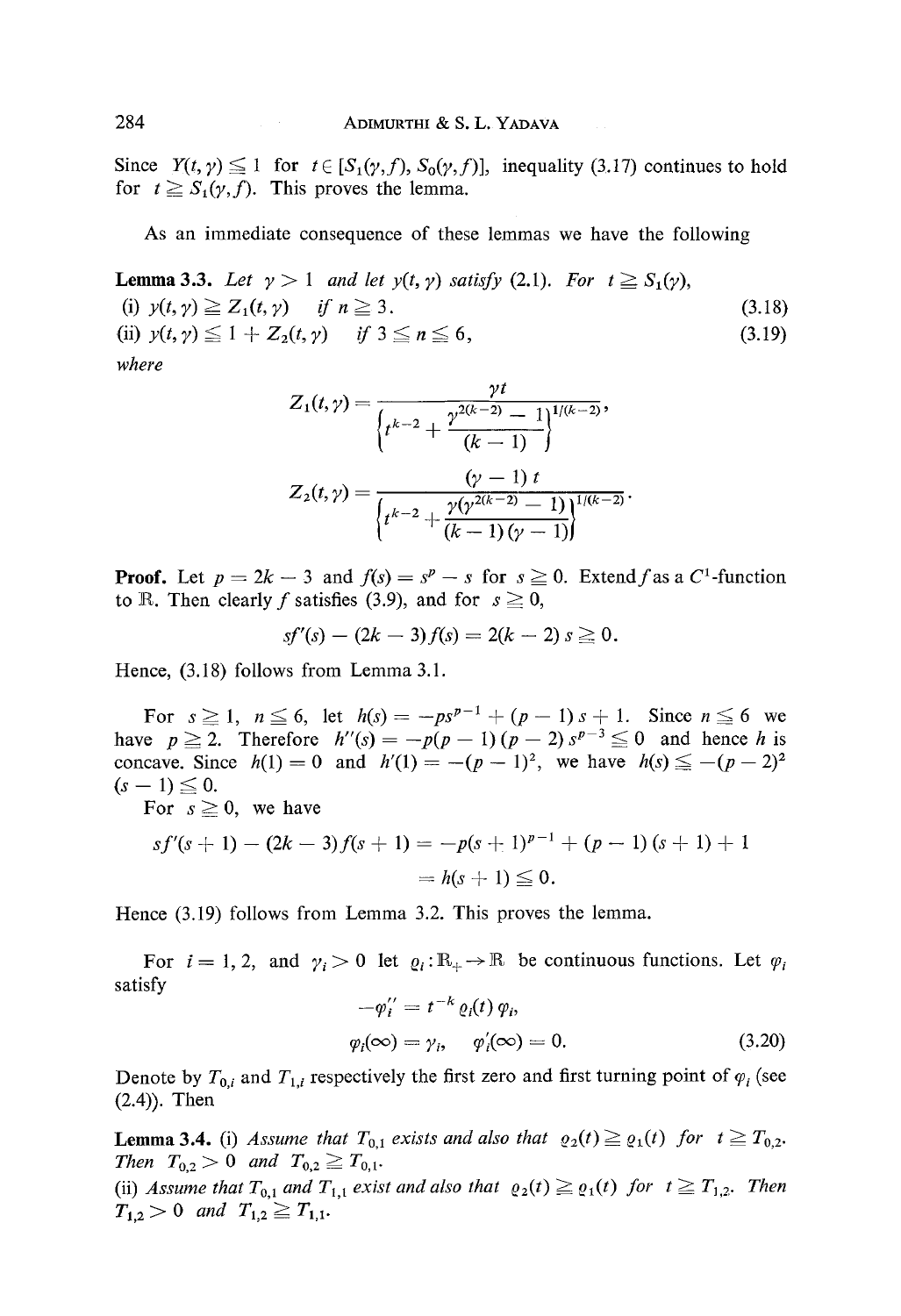Neumann Problems with Critical Sobolev Exponents 285

**Proof.** Let  $W = \varphi_1' \varphi_2 - \varphi_1' \varphi_2$ . Then  $W(\infty) = 0$  and

$$
W'(t) = t^{-k} (\varrho_2 - \varrho_1) \varphi_1 \varphi_2.
$$
 (3.21)

Suppose that (i) is not true. Then  $T_{0,2} < T_{0,1}$  and hence from (3.21),  $W'(t) \ge 0$ for all  $t \ge T_{0,1}$ . Therefore  $W(T_{0,1}) \le 0$ . But  $W(T_{0,1}) = \varphi'_1(T_{0,1})\varphi_2(T_{0,1}) > 0$ , which is a contradiction. This proves (i).

Suppose that (ii) is not true. Then  $T_{1,2} < T_{1,1}$ . From (i) it follows that  $T_{0,1} < T_{0,2}$ . Using (3.21), we obtain  $W'(t) \ge 0$  for  $t \in [T_{1,1}, T_{0,1}]$ . Therefore we have

$$
0 < -\varphi_1(T_{1,1}) \varphi_2'(T_{1,1}) = W(T_{1,1}) \leq W(T_{0,1})
$$
  
=  $\varphi_1'(T_{0,1}) \varphi_2(T_{0,1}) < 0$ ,

which is a contradiction. This proves (ii) and hence the lemma.

Let  $\varphi$ ,  $\tau_0$ ,  $\tau_1$  be as in (2.3) and (2.4). For  $a > 0$ , denote  $\varphi(t, a) = \varphi(at)$  and let  $\tau_{0,a}$  and  $\tau_{1,a}$  be the first zero and first turning point of  $\varphi(\cdot, a)$ . Then we have

$$
\tau_{0,a} = \frac{\tau_0}{a}, \quad \tau_{1,a} = \frac{\tau_1}{a},
$$
  
\n
$$
-\varphi''(\cdot, a) = a^{2-k} t^{-k} \varphi(\cdot, a),
$$
  
\n
$$
\varphi(\infty, a) = 1, \quad \varphi'(\infty, a) = 0.
$$
\n(3.22)

Let  $y(t, y)$  and  $S_1(y)$  be as in (2.1) and (2.2). Define

$$
S_0(\gamma) = \inf \{ t, y(s, \gamma) + 1, y'(s, \gamma) + 0 \quad \forall \ s > t \}. \tag{3.23}
$$

We then have

**Lemma 3.5.** *If*  $\gamma \neq 0, 1$ , *then*  $S_0(\gamma)$  *exists and* 

$$
\lim_{\gamma\to 0}S_0(\gamma)=0.
$$

**Proof.** First consider the case  $\gamma > 1$ . Let

$$
\varphi_2(t) = y(t, \gamma) - 1,
$$
  

$$
\varrho_2(t) = \frac{(\varphi_2 + 1)^p - (\varphi_2 + 1)}{\varphi_2}
$$

Then  $\varphi_2$  satisfies

$$
-\varphi_2'' = t^{-k} \varrho_2 \varphi_2,
$$
  

$$
\varphi_2(\infty) = \gamma - 1, \quad \varphi_2'(\infty) = 0.
$$

From (3.23) it follows that  $S_0(y)$  is the first zero of  $\varphi_2$  and that  $\varphi_2(t) \geq (p-1)$ for  $t \ge S_0(y)$ . Taking  $\rho_1 = (p-1), \quad \varphi_1(t) = \varphi(t,(p-1)^{-1/(k-2)})$  in (i) of Lemma 3.4, we conclude that  $S_0(\gamma)$  exists and

$$
(p-1)^{1/(k-2)}\,\tau_0 \leq S_0(\gamma). \tag{3.24}
$$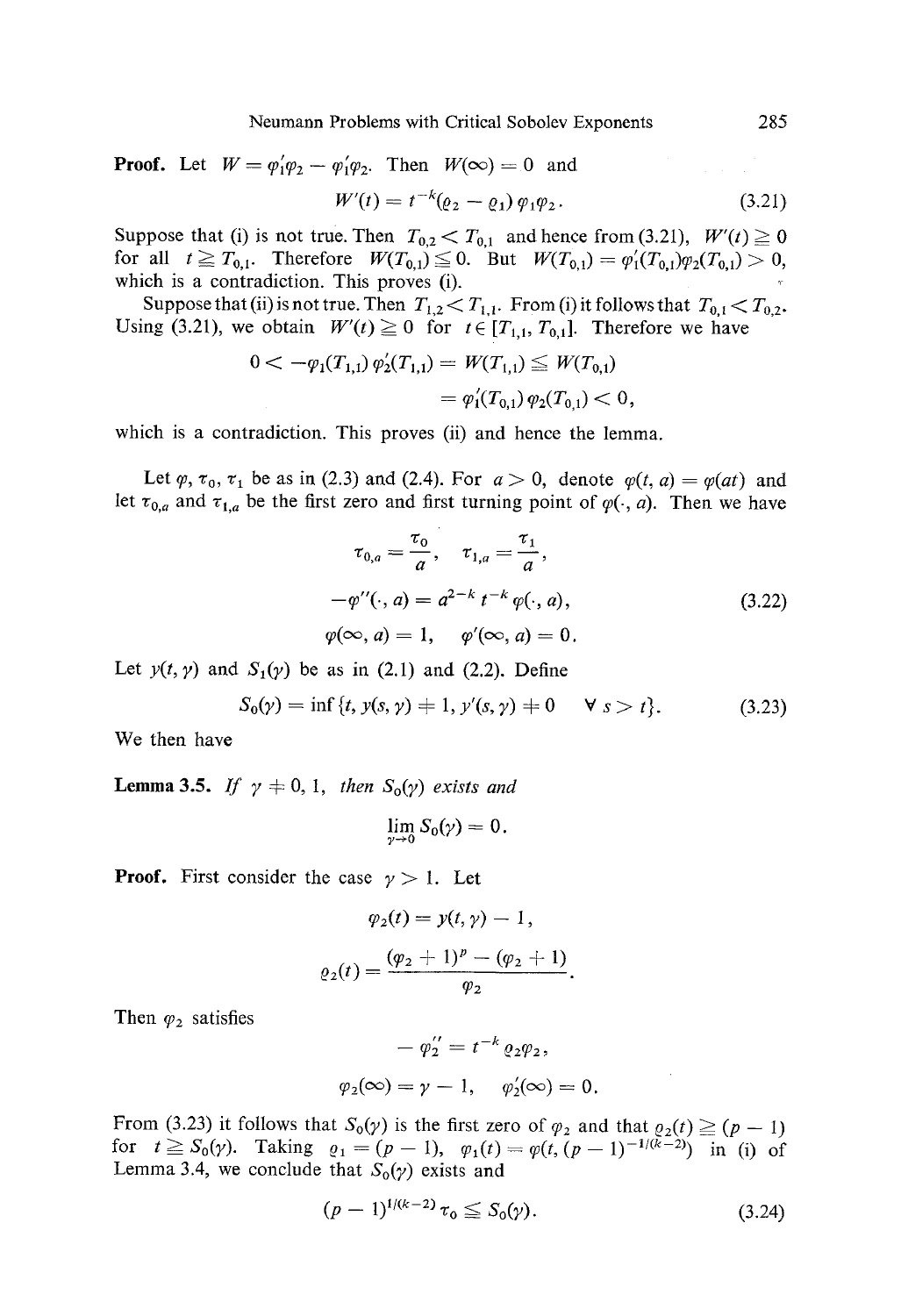Now consider the case  $0 < y < 1$ . Let

$$
\varphi_2 = 1 - y(t, \gamma),
$$

$$
\varrho_2(t) = \frac{(1 - \varphi_2) - (1 - \varphi_2)^p}{\varphi_2}
$$

Then  $\varphi_2$  satisfies

$$
-\varphi_2'' = t^{-k} \varrho_2(t) \varphi_2,
$$
  

$$
\varphi_2(\infty) = 1 - \gamma, \quad \varphi_2'(\infty) = 0,
$$

with  $S_0(\gamma)$  as its first zero. By taking  $\rho_1 = \min \{\rho_2(t), t \geq S_0(\gamma)\}, \varphi_1(t)=$  $\varphi(t, e_1^{1/(k-2)})$  in (i) of Lemma 3.4, we obtain the existence of  $S_0(\gamma)$ . Since  $\rho_2(t) \leq (p-1)$  for  $t \geq S_0(\gamma)$ , again from (i) of Lemma 3.4, we obtain

$$
S_0(\gamma) \leq (p-1)^{1/(k-2)} \tau_0. \tag{3.25}
$$

Now suppose that  $S_0(y)$  does not tend to zero as  $\gamma$  approaches zero. Then by going to a subsequence and using  $(3.25)$ , we have

$$
\lim_{\gamma \to 0} S_0(\gamma) = S_0 > 0. \tag{3.26}
$$

Since the boundedness of y implies that  $y'$  and  $y''$  are uniformly bounded in  $(\mathcal{S}_0(\gamma), \infty)$ , the Arzelà-Ascoli Theorem implies that there exists a subsequence such that  $y(t, \gamma) \rightarrow y_0(t)$  uniformly on compact sets and that  $y_0$  satisfies

$$
-y_0'' = t^{-k}(y_0^p - y_0) \text{ in } (S_0, \infty),
$$
  
\n
$$
y_0(\infty) = y_0'(\infty) = 0.
$$
\n(3.27)

From the uniqueness of the solution of (3.27),  $y_0 \equiv 0$ . But  $y_0(S_0) = 1$ . This contradiction proves the lemma.

**Proof of the Lemma A.** From (2.1), it follows that y is increasing for  $\gamma > 1$ , and y is decreasing for  $y < 1$ .

First consider the case  $\gamma > 1$ . Suppose  $S_1(\gamma) = 0$ . Then  $y(t, \gamma) > 0$  for  $t > 0$  by (3.18), and  $y(t, \gamma)$  is an increasing function by (2.1). Since  $y(S_0(\gamma), \gamma) = 1$ , from Lemma 3.5 we can find a  $C > 0$  such that for  $t \in 0$ ,  $(S_0(y)/2)$ ,

$$
1 - y^{p-1}(t, \gamma) \geq C. \tag{3.28}
$$

From (3.18), we can find a  $C_1 > 0$  such that for  $t \in (0, S_0(\gamma)/2)$ ,

$$
y(t, \gamma) \ge C_1 t. \tag{3.29}
$$

Integrating  $(2.1)$  and using  $(3.28)$  and  $(3.29)$ , we have

$$
\infty > y'(S_0(\gamma)/2, \gamma) \ge \int_0^{S_0(\gamma)/2} t^{-k} y(1 - y^{p-1}) dt
$$
  

$$
\ge CC_1 \int_0^{S_0(\gamma)/2} t^{-k+1} dt = \infty,
$$

which is a contradiction. Hence  $S_1(\gamma) > 0$ ; from (3.18), we have  $y(S_1(\gamma), \gamma > 0)$ .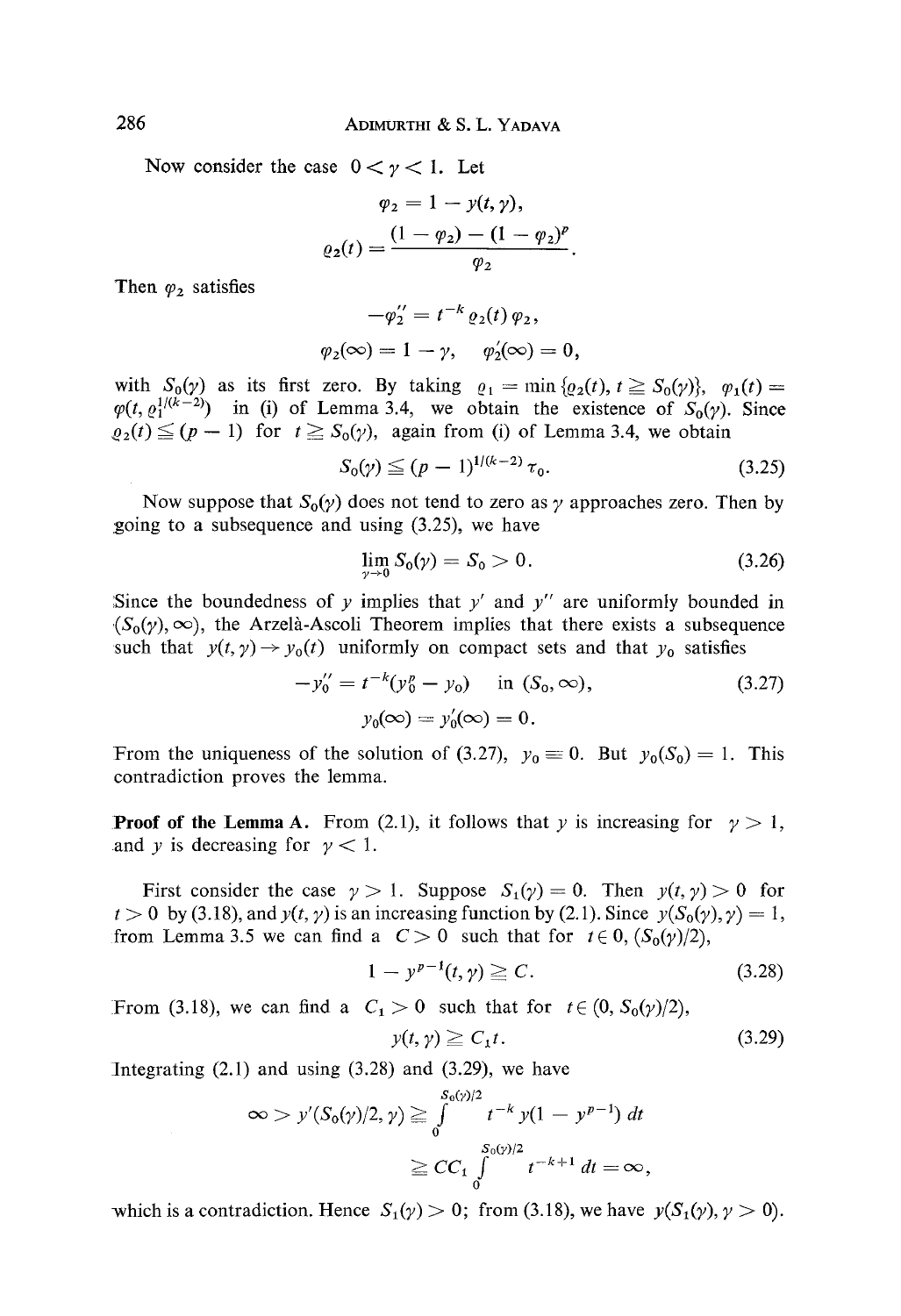Let  $v = y - 1$  and  $f_1(s) = (s + 1)^p - (s + 1)$ . Then  $v(\infty) = \gamma - 1$ ,  $v'(\infty) = 0$ , and  $S_0(y)$  and  $S_1(y)$  respectively are the first zero and first turning points of  $v$ . Moreover,  $v$  satisfies

$$
-v^{\prime\prime} = t^{-k} \left(\frac{f_1(v)}{v}\right) v. \tag{3.30}
$$

Now integrating (3.30) and using (3.24), we can find a  $C > 0$  such that, for all  $1<\gamma\leq 2$ ,

$$
v'(S_0(\gamma)) = \int_{S_0(\gamma)}^{\infty} t^{-k} \left(\frac{f_1(v)}{v}\right) v dt \leq C(\gamma - 1).
$$
 (3.31)

Since

$$
\sup\left\{\frac{f_1(v)}{v}\,;\,t\geq S_0(\gamma),\gamma\in(1,2]\right\}<\infty,
$$

as a consequence of (i) of Lemma 3.4,  $S_0(y)$  is bounded for  $y \in (0, 2]$ . From this and from (3.31), we can find a  $C_1>0$  such that for  $1<\gamma\leq 2$ ,

$$
|v(S_1(\gamma))| \leq v'(S_0(\gamma)) (S_0(\gamma) - S_1(\gamma)) \leq C(\gamma - 1). \tag{3.32}
$$

This inequality implies that for any  $\varepsilon > 0$ , we can find a  $\delta > 0$  such that whenever  $\gamma-1\leq\delta$ ,  $t\geq S_1(\gamma)$ ,

$$
(1 - \varepsilon)(p - 1) \leq \frac{f_1(v(t))}{v(t)} \leq (1 + \varepsilon)(p - 1).
$$
 (3.33)

From  $(3.22)$ ,  $(3.33)$  and  $(ii)$  of Lemma 3.4, we obtain

$$
[(1 - \varepsilon)(p - 1)]^{1/(k-2)} \tau_1 \leq S_1(\gamma) \leq [(1 + \varepsilon)(p - 1)]^{1/(k-2)} \tau_1
$$

for  $\gamma \leq 1 + \delta$ . This inequality implies that

$$
\lim_{\gamma \to 1} S_1(\gamma) = (p-1)^{1/(k-2)} \tau_1.
$$
\n(3.34)

Now consider the case in which  $0 < y < 1$ . Suppose  $S_1(y) = 0$ . From Lemma 3.5,  $S_0(y)$  exists and  $y(S_0(y), y) = 1$ . Hence from (2.1),

$$
-y'(t,\gamma) \leq -y'(S_0(\gamma),\gamma) \tag{3.35}
$$

for all  $t \in (0, (S_0(\gamma))$ . Also we can find a  $C > 0$  such that for  $t \in (0, S_0(\gamma)/2)$ ,  $y^{y}(t) = (3.36)$ 

$$
y^{\nu}(t,\gamma) - y(t,\gamma) \geq C. \tag{3.36}
$$

Integrating  $(2.1)$  and using  $(3.35)$  and  $(3.36)$ , we have

$$
-y'((S_0(\gamma), \gamma) \ge -y'(t, \gamma) \ge \int_t^{S_0(\gamma)/2} s^{-k}(y^p - y) dt
$$
  

$$
\ge C \left[ \frac{1}{t^{k-1}} - \left( \frac{2}{S_0(\gamma)} \right)^{k-1} \right] \to \infty
$$

as  $t \rightarrow 0$ , which is a contradiction. This implies that  $S_1(\gamma)$  exists.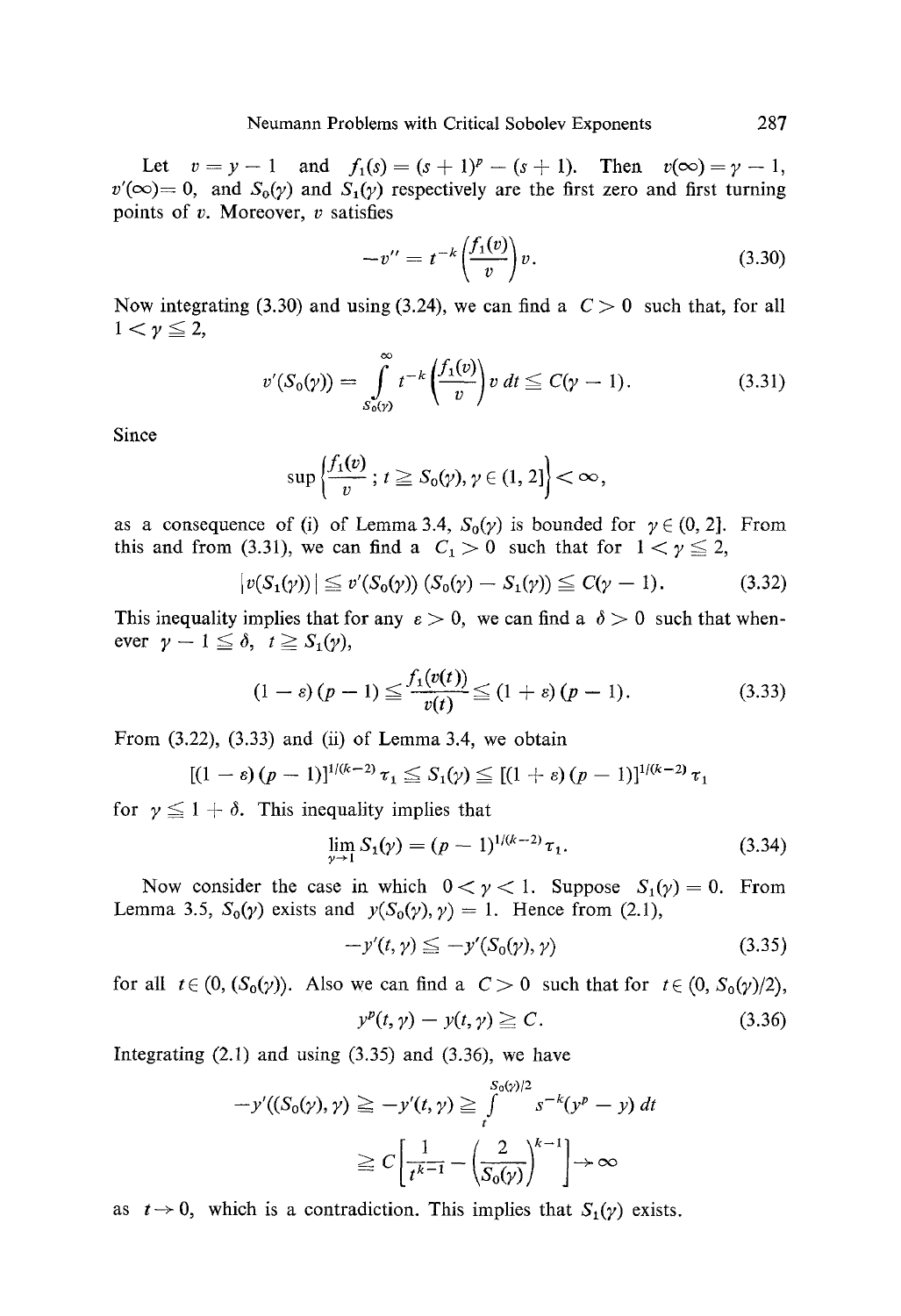Let  $v= 1-y$  and  $f_1(s) = (1-s)-(1-s)^p$ . Then  $v(\infty)= 1-\gamma$ ,  $v'(\infty) = 0$ ,  $S_0(y)$  and  $S_1(y)$  are the first zero and first turning points of v. Moreover,  $v$  satisfies

$$
-v^{\prime\prime}=t^{-k}\left(\frac{f_1(v)}{v}\right)v.\tag{3.37}
$$

Since

$$
\inf\left\{\frac{f_1(v)}{v}\,;\,t\geq S_0(\gamma),\frac{1}{2}\leq\gamma<1\right\}>0,
$$

by Lemma  $3.4(i)$  and by  $(3.22)$  we have

$$
\inf\left\{S_0(\gamma); \frac{1}{2}\leq \gamma < 1\right\}>0.
$$

Therefore by integrating (3.37), we have for some constant  $C > 0$ ,

$$
v'(S_0(\gamma)) = \int_{S_0(\gamma)}^{\infty} t^{-k} \left(\frac{f_1(v)}{v}\right) v dt \leq C(1-\gamma).
$$
 (3.38)

From (3.25), (3.38) and the mean value theorem, we can find a  $C_1 > 0$  such that

$$
|v(S_1(y))| \leq |v'(S_0(y))| (S_0(y) - S_1(y)) \leq C_1(1 - \gamma).
$$

This implies that for every  $\varepsilon > 0$ , we can find a  $\delta > 0$  such that

$$
(1 - \varepsilon)(p - 1) \leq \frac{f_1(v)}{v} \leq (1 + \varepsilon)(p - 1)
$$
\n(3.39)

whenever  $1 - \gamma \leq \delta$  and  $t \geq S_1(\gamma)$ . From (3.22), (3.39), and Lemma 3.4(ii) we obtain

$$
[(1 - \varepsilon)(p - 1)]^{1/(k-2)} \tau_1 \leq S_1(\gamma) \leq [(1 + \varepsilon)(p - 1)]^{1/(k-2)} \tau_1
$$

for  $1 - \gamma \leq \delta$ . This inequality implies that

$$
\lim_{\gamma \to 1} S_1(\gamma) = (p-1)^{1/(k-2)} \tau_1. \tag{3.40}
$$

Since  $S_1(\gamma) \leq S_0(\gamma)$ , from Lemma 3.5 we have  $\lim_{\gamma \to 0} S_1(\gamma) = 0$ . Now the lemma follows from  $(3.34)$  and  $(3.40)$ .

#### **4. Proof of Lemma B**

Let  $n \leq 6$  and  $\gamma > 1$ . Let  $y(t, \gamma)$ ,  $S_1(\gamma)$ , and  $S_0(\gamma)$  be as in (2.1), (2.2), (3.23), respectively. For the sequel we use  $C, C_1, C_2$ , etc., to denote positive constants independent of  $\gamma$ , but which may be different in different inequalities. We have the following

**Lemma 4.1.** For  $\gamma$  large,

$$
S_0(\gamma) = O(\gamma), \tag{4.1}
$$

$$
y(t, \gamma) \leq 1 + Ct/\gamma \quad \text{for } t \geq S_0(\gamma), \tag{4.2}
$$

$$
y(\gamma^2, \gamma) \geq C\gamma, \tag{4.3}
$$

$$
C_1/\gamma \leq y'(2S_0(\gamma), \gamma) \leq C_2/\gamma. \tag{4.4}
$$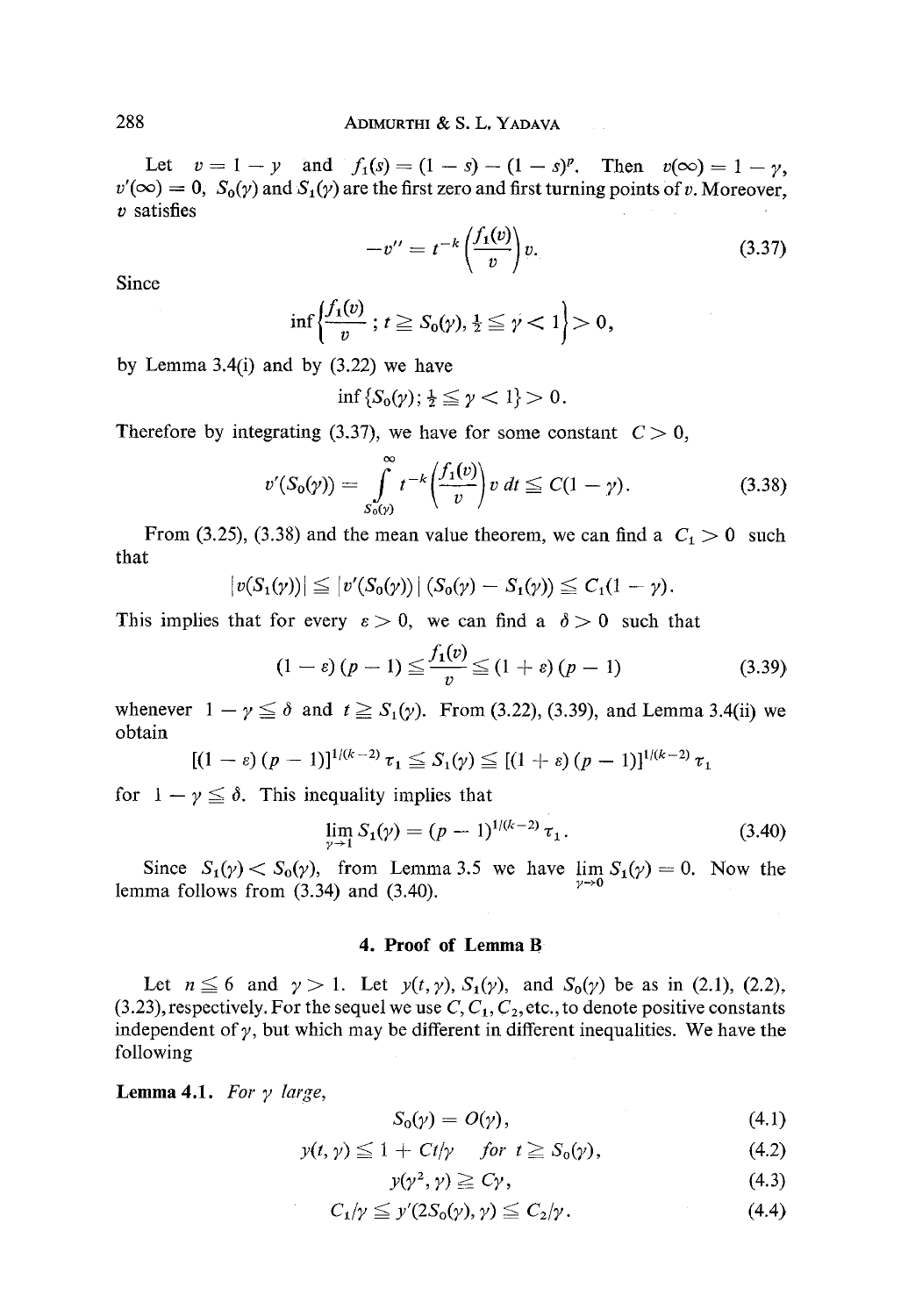For 
$$
t \in (2S_0(\gamma), \gamma^2)
$$
  
\n
$$
1 + \frac{C_1(t - S_0(\gamma))}{\gamma} \leq y(t, \gamma) \leq 1 + \frac{C_2(t - S_0(\gamma))}{\gamma}.
$$
\n(4.5)

**Proof.** By Lemma (3.5),  $S_0(\gamma)$  exists and from (3.18),

$$
Z_1(S_0(\gamma), \gamma) \leqq y(S_0(\gamma), \gamma) = 1. \tag{4.6}
$$

This implies that

$$
S_0(\gamma)^{k-2} \leq \frac{\gamma^{p-1}}{(k-1)(\gamma^{k-2}-1)}.
$$
\n(4.7)

Since  $p = 2k - 3$ , it follows from (4.7) that  $S_0(y) = O(y)$  as  $y \to \infty$ . This proves (4.1).

 $\nu^p - \nu$ For large  $\gamma$  we have,  $\frac{1}{(k+1)(n+1)} \geq C\gamma^{2(k-2)}$  and hence from (3.19),

$$
y(t, \gamma) \leq 1 + \frac{\gamma t}{\left\{t^{k-2} + \frac{\gamma^p - \gamma}{(k-1)(\gamma-1)}\right\}^{1/(k-2)}} \leq 1 + \frac{Ct}{\gamma}.
$$

for all  $t \geq S_0(\gamma)$ . This proves (4.2).

Again from (3.18), we have

$$
y(\gamma^2,\gamma)\geq Z_1(\gamma^2,\gamma)\geq C\gamma
$$

for  $\gamma$  large. This proves (4.3).

From the concavity of y in  $[S_0(y), 2S_0(y)]$  and from (4.2) we have for large y that

$$
y'(2S_0(\gamma), \gamma) \le \frac{y(2S_0(\gamma), \gamma) - 1}{S_0(\gamma)} \le \frac{C_2S_0(\gamma)}{\gamma S_0(\gamma)} = \frac{C_2}{\gamma}.
$$
 (4.8)

Again, from the concavity of y in  $[2S_0(y), y^2]$  and from (4.1)-(4.3), we have for large  $\gamma$  that

$$
y'(2S_0(\gamma), \gamma) \ge \frac{y(\gamma^2, \gamma) - y(2S_0(\gamma), \gamma)}{\gamma^2 - 2S_0(\gamma)} \ge \frac{C\gamma + O(1)}{\gamma^2 + O(\gamma)} \ge \frac{C_1}{\gamma}
$$

This together with (4.8)proves (4.4).

Let  $t \in [2S_0(\gamma), \gamma^2]$ . From (4.2), we then have

$$
y(t,\gamma) \leq 1 + \frac{Ct}{\gamma} = 1 + \frac{C(t - S_0(\gamma))}{\gamma} \frac{t}{(t - S_0(\gamma))} \leq 1 + C_2 \frac{(t - S_0(\gamma))}{\gamma}.
$$
 (4.9)

From the concavity of y in  $[S_0(y), y^2]$  and from (4.1)-(4.3), it follows that

$$
\frac{y(t, \gamma) - y(S_0(\gamma), \gamma)}{t - S_0(\gamma)} \ge \frac{y(\gamma^2, \gamma) - y(S_0(\gamma), \gamma)}{\gamma^2 - S_0(\gamma)}
$$

$$
\ge \frac{C\gamma + O(1)}{\gamma^2 + O(\gamma)} \ge \frac{C_1}{\gamma}
$$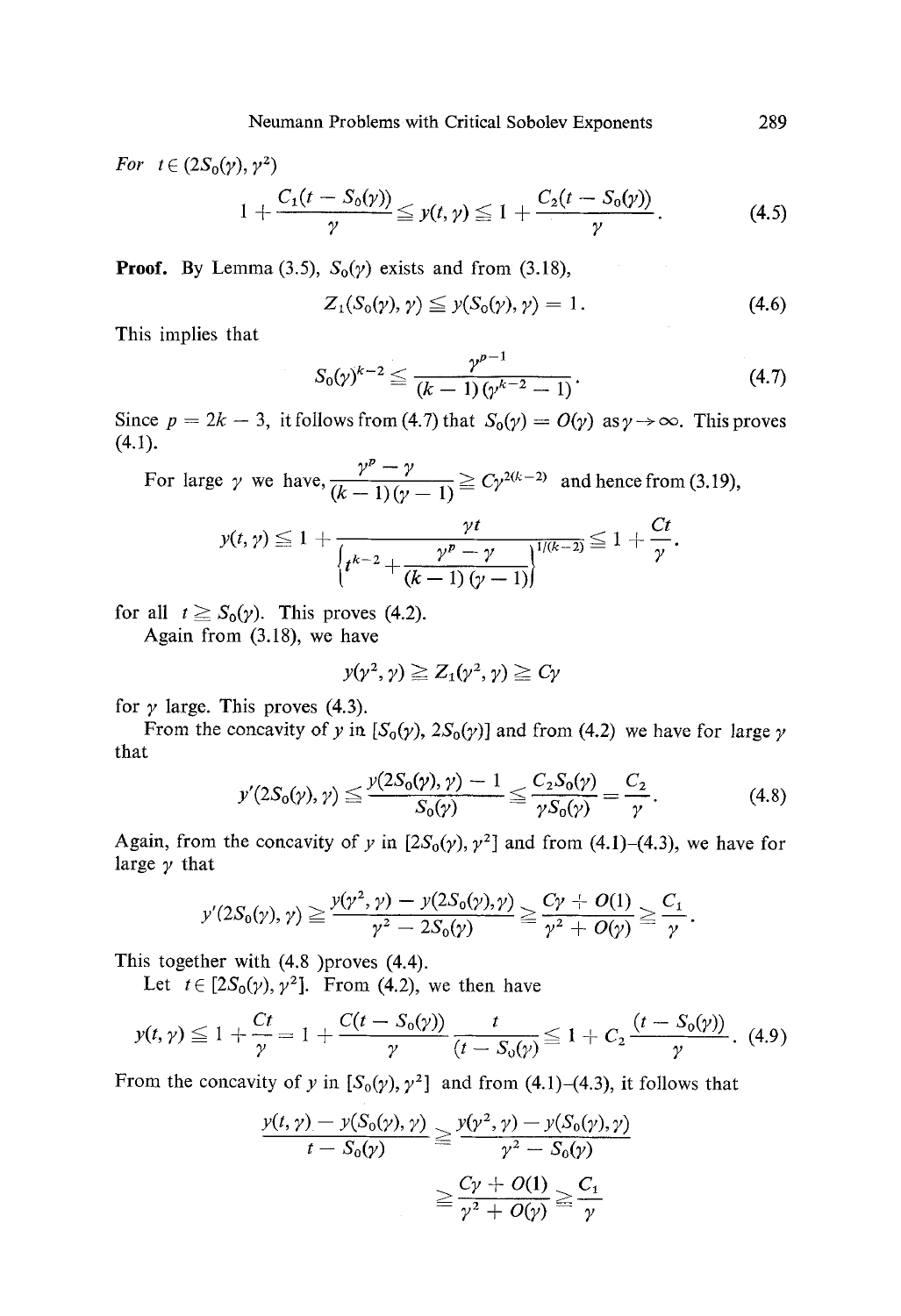for  $\gamma$  large and for  $t \in [S_0(\gamma), \gamma^2]$ . Hence

$$
y(t,\gamma)\geq 1+\frac{C_1(t-S_0(\gamma))}{\gamma}.
$$

This together with (4.9) proves (4.5) and hence the lemma.

**Lemma 4.2.**  $\lim_{\gamma \to \infty} S_0(\gamma) > 0.$ 

**Proof.** Integrating (2.1) and using (4.4) and (4.5) we obtain for  $\gamma$  large that

$$
\frac{C_2}{\gamma} \geq y'(2S_0(\gamma), \gamma) = \int_{2S_0(\gamma)}^{\infty} t^{-k}(y^p - y) dt
$$
  
\n
$$
\geq (p - 1) \int_{2S_0(\gamma)}^{\gamma^2} t^{-k}(y - 1) dt \geq \frac{C}{\gamma} \int_{2S_0(\gamma)}^{\gamma^2} t^{-k}(t - S_0(\gamma)) dt
$$
  
\n
$$
\geq \frac{CS_0(\gamma)^{2 - k} \gamma^{2} S_0(\gamma)}{\gamma} t^{-k}(t - 1) dt \geq \frac{CS_0(\gamma)^{2 - k}}{\gamma},
$$

which implies that  $\lim_{\gamma \to \infty} S_0(\gamma) \geq C_4 > 0$ , since  $\gamma^2/S_0(\gamma) \to \infty$  as  $\gamma \to \infty$  and  $k > 2$ . This proves the lemma.

**Lemma 4.3.** For  $\gamma$  large,

$$
C_{1}\gamma \leq S_{0}(\gamma) \leq C_{2}\gamma, \qquad (4.10)
$$

$$
C_1/\gamma \leqq y'(S_0(\gamma), \gamma) \leqq C_2/\gamma. \tag{4.11}
$$

**Proof.** Let  $v = y - 1$  and  $f_1(s) = (s + 1)^p - (s + 1)$ . Then v satisfies

$$
-v'' = t^{-k} f_1(v),
$$
  
\n
$$
v(\infty) = \gamma - 1, \quad v'(\infty) = 0
$$
\n(4.12)

and  $S_0(y)$  is the first zero of v. Let  $F_1(s)$  be the primitive of  $f_1$  and let

$$
H(t) = \frac{1}{2} t v'^2 - \frac{1}{2} v v' + t^{1-k} F_1(v).
$$

Then from (3.6) we have

$$
-H'(t) = \frac{t^{-k}}{2}h(v+1),
$$
\n(4.13)

where

$$
h(s) = sp - \frac{p-1}{2}s2 - s + \left(\frac{p-1}{2}\right).
$$

Since  $n \leq 6$ , we have  $p \geq 2$ , and therefore we obtain that h is convex for  $s \geq 1$ and satisfies

$$
h(s) \ge C(s-1)^p \tag{4.14}
$$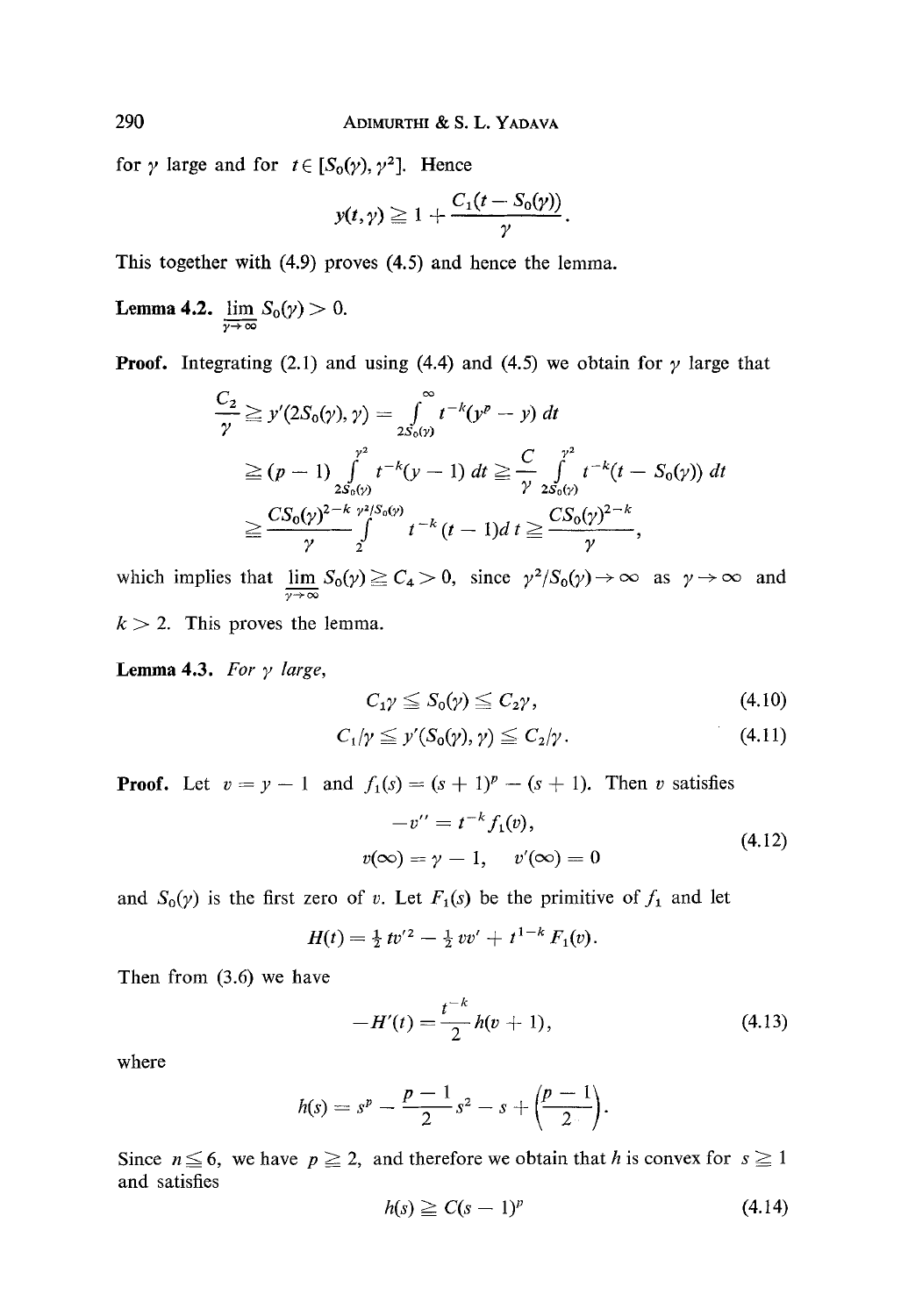for  $s \ge 1$ . Integrating (4.13) and using (4.14) and (4.5) we obtain

$$
H(2S_0(\gamma)) = \int_{2S_0(\gamma)}^{\infty} t^{-k} h(v+1) dt
$$
  
\n
$$
\geq C \int_{S_0(\gamma)}^{\gamma^2} t^{-k} \frac{(t - S_0(\gamma))^p}{\gamma} dt
$$
  
\n
$$
= \frac{CS_0(\gamma)^{p-k+1}}{\gamma^p} \int_{\gamma^2/(2S_0(\gamma))}^{\gamma^2/(2S_0(\gamma))} t^{-k+p} dt = C/\gamma,
$$
 (4.15)

since  $p = 2k - 3$ . On the other hand, we have from (4.1) and (4.4), that

$$
H(2S_0(\gamma)) \leq S_0(\gamma) v'(S_0(\gamma))^2 + 2^{1-k} S_0(\gamma)^{1-k} F_1(v(2S_0(\gamma)))
$$
  
 
$$
\leq C_1 \left\{ \frac{S_0(\gamma)}{\gamma^2} + S_0(\gamma)^{1-k} F_1\left(C_2 \frac{S_0(\gamma)}{\gamma}\right) \right\}. \tag{4.16}
$$

Now we assert that

$$
\lim_{\gamma \to \infty} \frac{S_0(\gamma)}{\gamma} > 0. \tag{4.17}
$$

Suppose (4.17) is not true. Then for a subsequence  $\gamma \rightarrow \infty$ , we can find  $C_3 > 0$ such that

$$
F_1\left(C_2\frac{S_0(\gamma)}{\gamma}\right) \leqq C_3\left(\frac{S_0(\gamma)}{\gamma}\right)^2. \tag{4.18}
$$

From (4.15), (4.16) and (4.18) we have

$$
C/\gamma \leq H(2S_0(\gamma)) \leq C_4 \left\{ \frac{S_0(\gamma)}{\gamma^2} + S_0(\gamma)^{1-k} \left( \frac{S_0(\gamma)}{\gamma} \right)^2 \right\}
$$
  

$$
\leq \frac{C_4}{\gamma} \left( \frac{S_0(\gamma)}{\gamma} \right) \left\{ 1 + \frac{1}{S_0(\gamma)^{k-2}} \right\}.
$$

This, together with Lemma (4.2), implies that

$$
0 < C_{\mathfrak{s}} \leqq \left(\frac{S_0(\gamma)}{\gamma}\right) \to 0
$$

as  $\gamma \rightarrow \infty$ , which is a contradiction. This proves (4.17). Now (4.10) follows from (4.1) and (4.17).

From the concavity of  $y$  and (4.4), we have

$$
y'(S_0(\gamma), \gamma) \geq y'(2S_0(\gamma), \gamma) \geq \frac{C_1}{\gamma}.
$$
\n(4.19)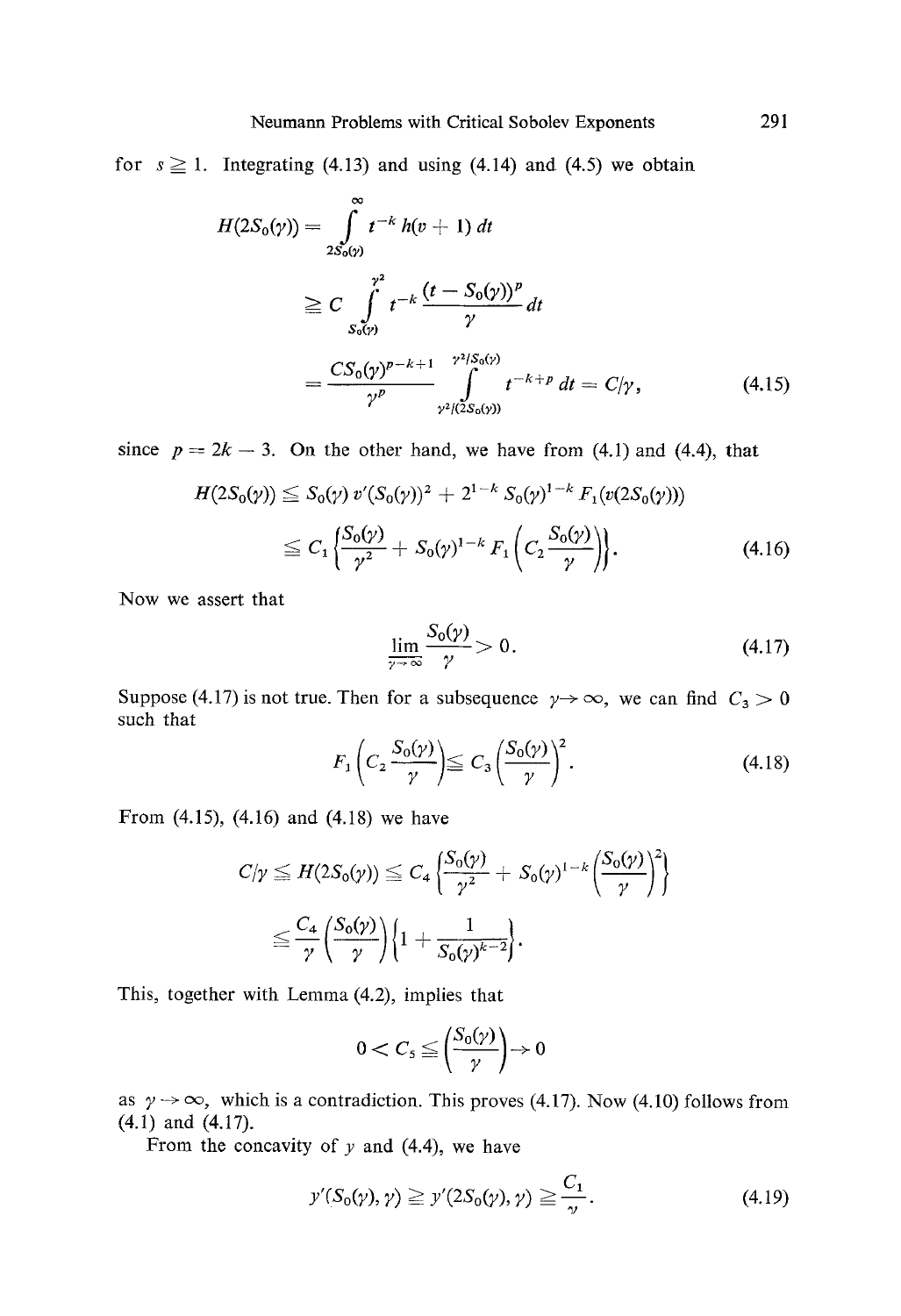For  $\gamma$  large it follows from (4.2) and (4.1) that  $y(t, \gamma) \leq C$  for  $t \in [S_0(\gamma), 2S_0(\gamma)]$ . Hence from  $(4.4)$  and  $(4.10)$  we have

$$
y'(S_0(\gamma), \gamma) = y'(2S_0(\gamma), \gamma) + \int_{S_0(\gamma)}^{2S_0(\gamma)} t^{-k} (y^p - y) dt
$$
  

$$
\leq \frac{C}{\gamma} + O\left(\frac{1}{\gamma^{k-1}}\right) \leq \frac{C_2}{\gamma}.
$$

This, together with (4.19), proves (4.11) and the lemma.

**Proof of Lemma B.** Inequality (2.8) follows from (3.18).

Let  $t_0 \in [S_1(\gamma), S_0(\gamma)]$  be such that

$$
y'(t_0, \gamma) = \frac{y'(S_0(\gamma), \gamma)}{2}.
$$
 (4.20)

Then from (4.11), (4.20), and the restriction that  $0 < y \le 1$ , we obtain for  $\gamma$ large that

$$
C_1/\gamma \leq \frac{y'(S_0(\gamma), \gamma)}{2} = \int\limits_{t_0}^{S_0(\gamma)} t^{-k} (y - y^p) dt \leq \frac{C}{t_0^{k-1}},
$$

that is,

$$
t_0 \leq C_1 \gamma^{1/(k-1)}.\tag{4.21}
$$

Let  $S(\gamma) = C_1 \gamma^{1/(k-1)}$ ; then clearly from (4.20) we have

$$
S_1(\gamma) \le S(\gamma), \tag{4.22}
$$

$$
C_3/\gamma \leq \frac{y'(S_0(\gamma), \gamma)}{2} = y'(t_0, \gamma)
$$
  
 
$$
\leq y'(S(\gamma), \gamma) \leq y'(S_0(\gamma), \gamma) \leq C_4/\gamma.
$$
 (4.23)

This, together with (4.21) and (4.22), proves (2.9) and (2.11).

Now from the convexity of y in  $[S_1(\gamma), S_0(\gamma)]$  and (4.23) we have

$$
\frac{1 - y(S(\gamma), \gamma)}{S_0(\gamma) - S(\gamma)} \geq y'(S(\gamma), \gamma) \geq C_3/\gamma.
$$
 (4.24)

From  $(4.24)$  and  $(4.10)$ , we have

$$
1 - y(S(\gamma), \gamma) \geq C - O\left(\frac{1}{\gamma^{(k-2)/(k-1)}}\right).
$$

Hence we can find a  $\delta > 0$  such that for  $\gamma$  large,  $1 - y(S(\gamma), \gamma) \ge \delta$  and this proves (2.10).  $\lambda = 1 - \lambda$ 

Since 
$$
S(\gamma) = O(\gamma^{\overline{(k-1)}})
$$
, from (3.18) we get  
\n $y(t, \gamma) \geq Z_1(t, \gamma) \geq Ct/\gamma$ . (4.25)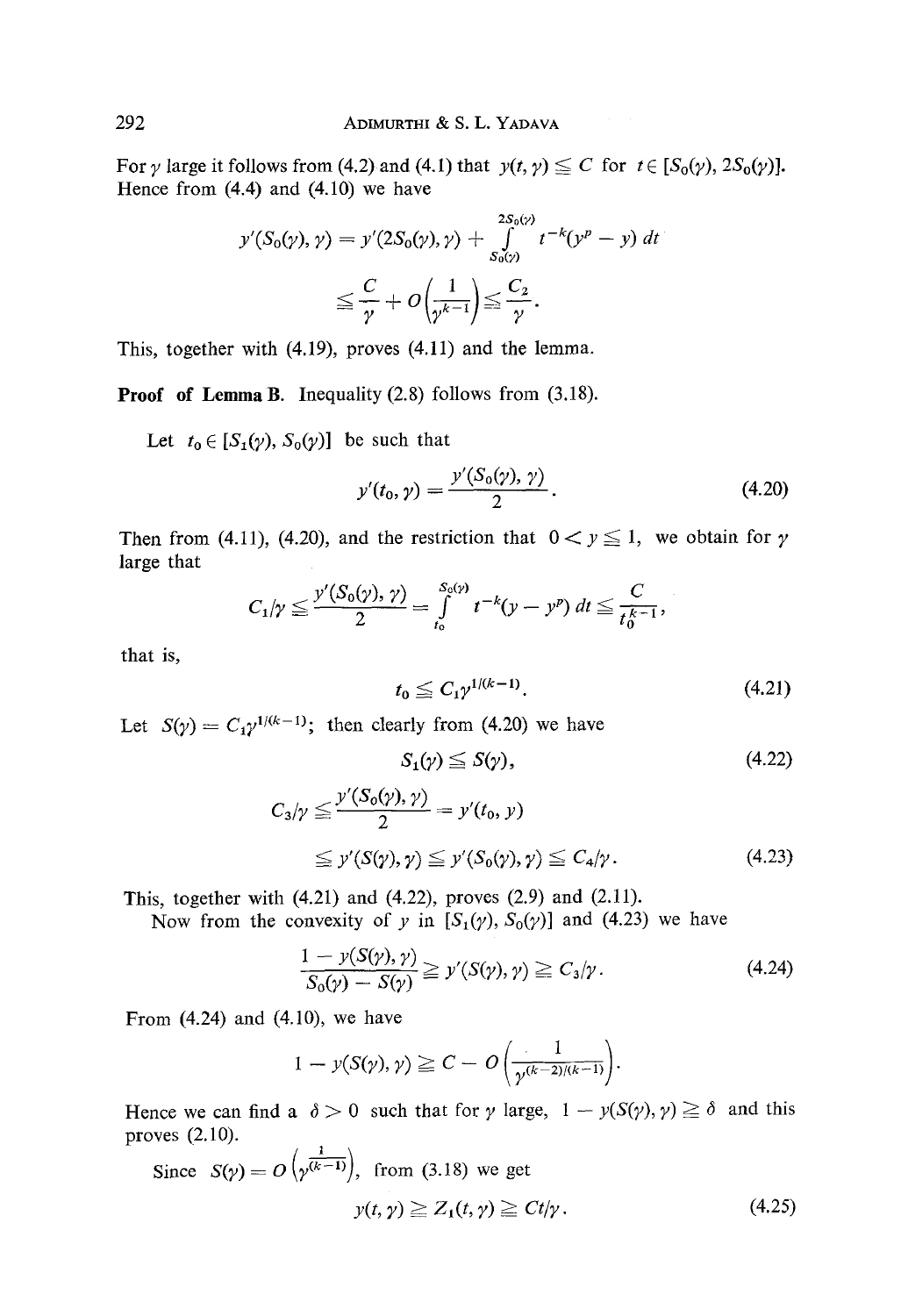for all  $t \in [S_1(\gamma), S(\gamma)]$ . From (2.9), (2.10), (2.11) and (4.25) we have

$$
C/\gamma \ge y'(S(\gamma), \gamma) = \int_{S_1(\gamma)}^{S(\gamma)} t^{-k} y(1 - y^{p-1}) dt \ge \frac{C_1 \delta}{\gamma} \int_{S_1(\gamma)}^{S(\gamma)} t^{-k+1} dt
$$
  

$$
\ge \frac{C_2}{\gamma} \left( \frac{1}{S_1(\gamma)^{k-2}} - \frac{1}{S(\gamma)^{k-2}} \right).
$$

This implies that

$$
\varliminf_{\gamma\to\infty}S_1(\gamma)>0.
$$

This proves (2.12) and hence the lemma.

**Remark 1.** Let  $n \geq 3$  and  $p > 1$ . Then there exists an  $R_0 > 0$  such that for  $0 < R < R_0$ , the problem

$$
-\Delta u = u^{p} - u \quad \text{in } B(R),
$$
  
  $u > 0$ , u is radial in  $B(R)$ ,  

$$
\frac{\partial u}{\partial y} = 0 \quad \text{in } \partial B(R)
$$
 (4.26)

*does not admit any solution u such that u' changes sign.* 

**Proof.** We consider two cases:  $1 < p < \frac{n+2}{n-2}$  and  $p \ge \frac{n+2}{n-2}$ 

Case 1.  $1 < p < \frac{n+2}{n-2}$ . In this situation, by a result of LIN, NI & TAGAKI [11] there exists an  $R_0 > 0$  such that for  $0 < R < R_0$ , problem (4.26) does not admit a nonconstant solution. This proves the remark.

Case 2.  $p \ge \frac{n+2}{n-2}$ . Let  $v(r, \gamma)$  denote the solution of

$$
-\left(v'' + \frac{n-1}{r}v'\right) = v^p - v \quad \text{in } (0, \infty),
$$

$$
v(0) = \gamma > 0, \quad v'(0) = 0.
$$

Let  $R_1(\gamma) < R_2(\gamma) < \dots$  be the turning points (i.e.,  $v'(R_i(\gamma), \gamma) = 0$ ) of  $v(r, \gamma)$ . From the result of NI [12], we know that  $v(r, \gamma) > 0$  for all  $\gamma > 0$ .

Now the remark follows from the following

**Assertion.** *There exists a constant C > 0 such that* 

$$
\sup_{\gamma \in (0,\infty)} R_2(\gamma) \geq C. \tag{4.27}
$$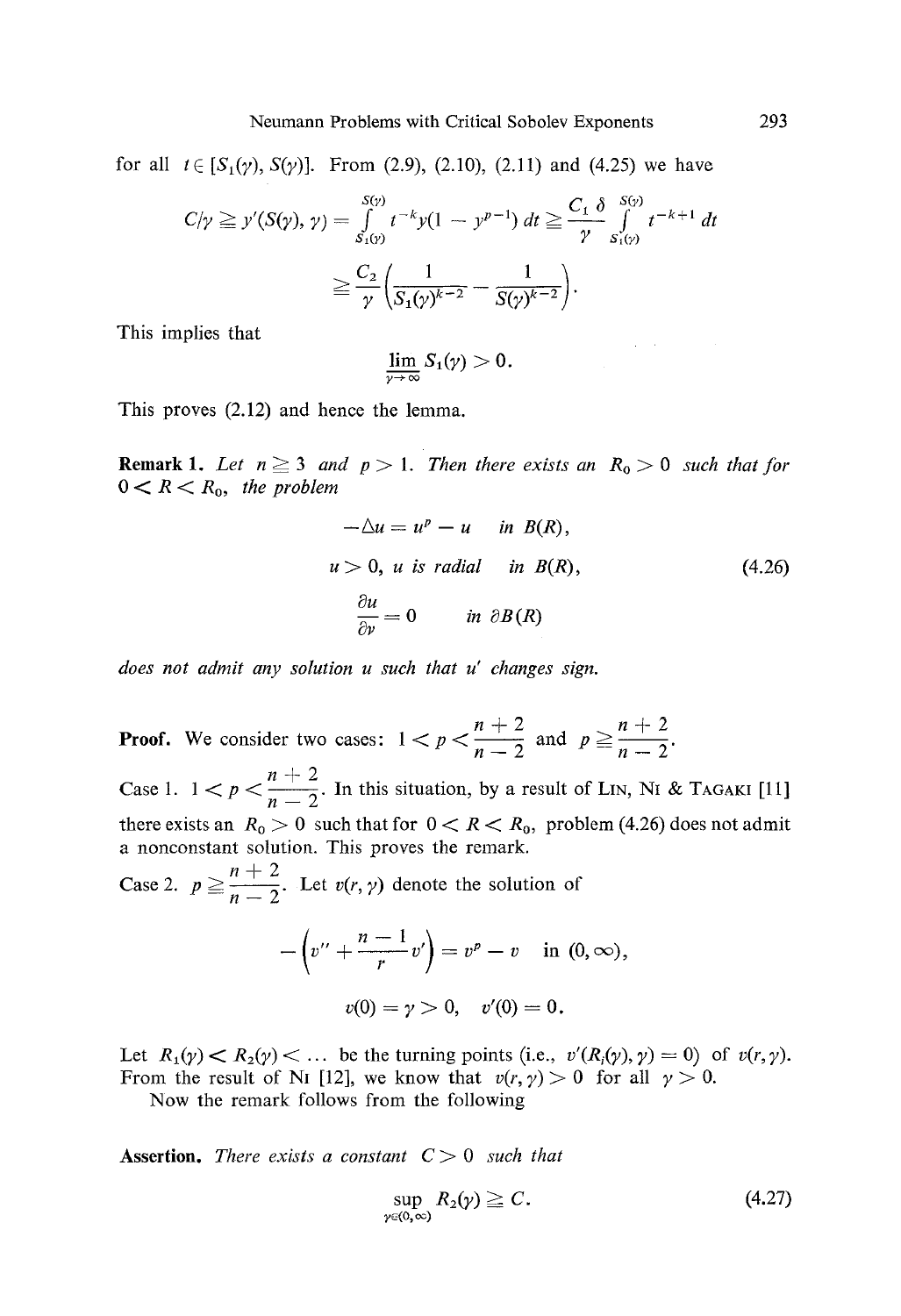To prove this we adopt the method used in ATKINSON, BREZIS & PELETIER [6] and in ADIMURTHI & YADAVA [2]. Proceeding as in Lemma A, we obtain

$$
\lim_{\gamma\to 0}R_1(\gamma)=\infty,\quad \lim_{\gamma\to 1}R_1(\gamma)>0.
$$

Therefore it is sufficient to prove that

$$
\sup_{\gamma \in (1,\infty)} R_2(\gamma) \geq C. \tag{4.28}
$$

Let  $w(r, \gamma) = v(r, \gamma) - 1$  and let  $T_1(\gamma)$  and  $T_2(\gamma)$  respectively be the first and second zeros of  $w(r, y)$ . Then

$$
T_1(\gamma) < R_1(\gamma) < T_2(\gamma) < R_2(\gamma).
$$

Therefore, in order to prove (4.28), it is sufficient to show that

$$
\sup_{\gamma \in (1,\infty)} T_2(\gamma) \geq C. \tag{4.29}
$$

Since  $v(r, \gamma) > 0$  for all  $\gamma > 1$ , we get

$$
\sup_{\gamma \in (1,\infty)} \{ |\, w(r,\gamma) \, | \, ; \, T_1(\gamma) < r < T_2(\gamma) \} \leq 1. \tag{4.30}
$$

Let 
$$
Z(r) = \left(\frac{n-2}{r}\right)^{\frac{n-2}{2}}
$$
. Then Z satisfies  

$$
Z'' + \left(\frac{n-1}{r}\right)Z' + \frac{1}{4}Z^{4/(n-2)}Z = 0 \text{ in } (0, \infty),
$$
 (4.31)
$$
\lim_{r \to 0} Z(r) = \infty.
$$

From (4.30) and (4.31) we can choose an  $r_0 > 0$  such that for all  $\gamma > 1$  and  $r \in (0, r_0) \cap [T_1(\gamma), T_2(\gamma)],$ 

$$
\frac{(w+1)^p-(w+1)}{w}<\tfrac{1}{4}Z(r)^{4/(n-2)}.
$$

Now by Sturm's comparison theorem, there exists a  $C > 0$  such that (4.29) holds. This completes the proof of the remark.

**Remark 2.** *Given any*  $\Omega$ *, we can construct a negative function*  $\alpha \in C^{\infty}(\Omega)$  *such that the problem* 

$$
-\Delta u = u^{p} + \alpha(x) u \quad \text{in } \Omega,
$$
  
\n
$$
u > 0 \quad \text{in } \Omega,
$$
  
\n
$$
\frac{\partial u}{\partial v} = 0 \quad \text{on } \partial \Omega
$$
\n(4.32)

*admits a solution.*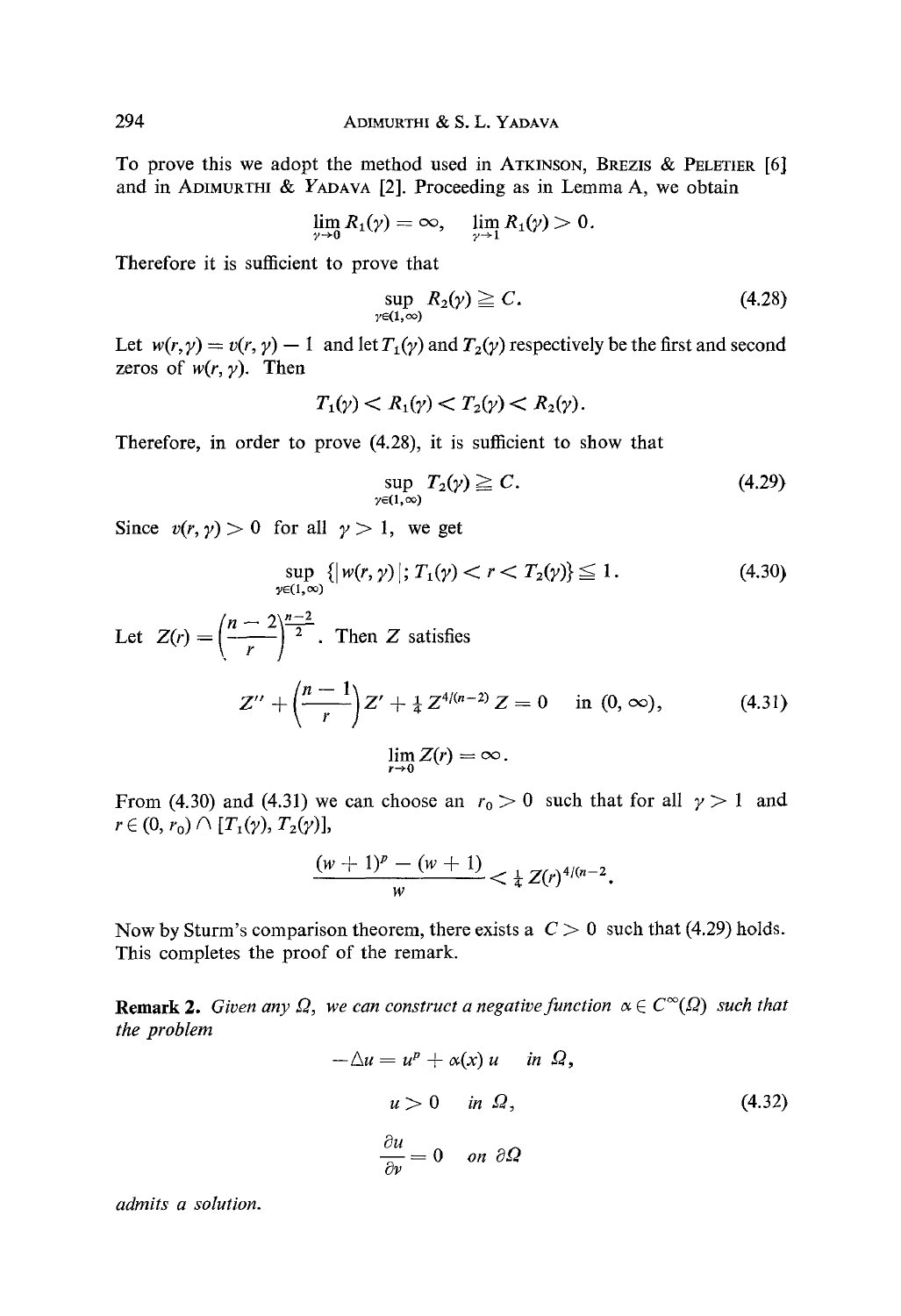The construction of  $\alpha$  is similar to the construction given by BREZIS [7] for the Dirichlet problem.

Let  $a \in C^{\infty}(\Omega)$ , be such that a changes sign in  $\Omega$  and  $\int_{\Omega} a(x) dx < 0$ . By the result of HESS & SENN [14] there exists a  $\lambda_1(\Omega) > 0$  such that

$$
-\Delta v = \lambda_1(\Omega) a(x) v \text{ in } \Omega,
$$
  

$$
v > 0 \text{ in } \Omega \text{ and}
$$
  

$$
\frac{\partial v}{\partial v} = 0 \text{ on } \partial \Omega
$$

admits a solution. Define

$$
\alpha(x) = \lambda_1(\Omega) a(x) - \mu^{p-1} v^{p-1}, \quad u = \mu v,
$$

where  $\mu$  is a positive real number. Obviously u satisfies (4.32). By choosing  $\mu$ large, we get  $\alpha < 0$ .

*Acknowledgement.* We thank Dr. VEERAPPA GOWDA for assisting us in doing some numerical computation for this problem and also for several discussions.

#### **References**

- 1. ADIMURTHI & G. MANCINI, The Neumann problem for elliptic equations with critical non-linearity, preprint.
- 2. ADIMURTHI & S. L. YADAVA, Elementary proof of the non-existence of nodal solutions for the semilinear elliptic equations with Critical Sobolev exponent, *Nonlin. Anal., T.M.A.* 14 (1990), 785-787.
- 3. ADIMURTHI & S. L. YADAVA, Critical Sobolev exponent problem in  $\mathbb{R}^n$  ( $n \ge 4$ ) with Neumann boundary condition, *Proc. Ind. Acad. of Sci.*, to appear.
- 4. ADIMURTHI, M. C. KNAAP & S. L. YADAVA, A note on a critical exponent problem with Neumann boundary conditions, preprint.
- 5. F. V. ATKINSON & L. A. PELETIER, Emden-Fowler equations involving critical exponents, *Nonlin. Anal. T.M.A.* 10 (1986), 755-776.
- 6. F. V. ATKINSON, H. BrREZIS & L. A. PELETIER, Solutions qui changent de signe d'equations elliptiques avec exposant de Sobolev critique, *C. R. Acad. Sci., Paris*  306 (1988), 711-714.
- 7. H. BREZIS, Nonlinear elliptic equations involving the Critical Sobolev exponent  $$ survey and perspectives, *Directions in partial differential equations,* edited by M. G. CRANDALL et al. 1987, 17-36.
- 8. H. BREZIS & L. NIRENBERG, Positive solutions of nonlinear elliptic equations involving critical exponents, *Comm. Pure Appl. Math.* 36 (1983), 437-477.
- 9. C. BUDD, M. C. *KNAAV* & L. A. PELETIER, Asymptotic behaviour of solutions of elliptic equations with critical exponents and Neumann boundary conditions, preprint.
- 10. C. S. LIN & W. M. NI, On the diffusion coefficient of a semilinear Neumann problem, *Springer Lecture Notes* 340, 1986.